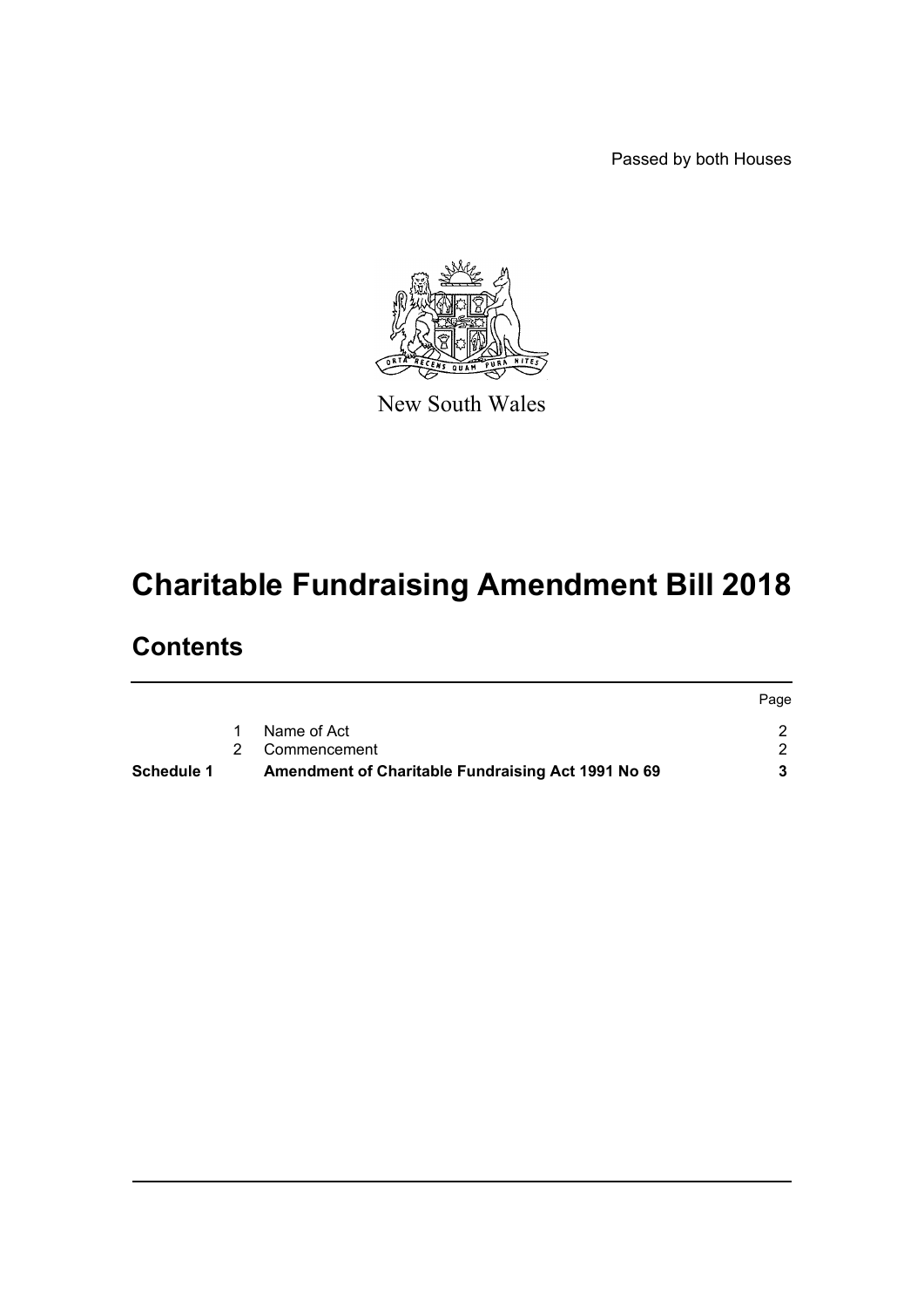*I certify that this PUBLIC BILL, which originated in the LEGISLATIVE COUNCIL, has finally passed the LEGISLATIVE COUNCIL and the LEGISLATIVE ASSEMBLY of NEW SOUTH WALES.*

*Legislative Council 2018* *Clerk of the Parliaments*



New South Wales

# **Charitable Fundraising Amendment Bill 2018**

Act No , 2018

An Act to amend the *Charitable Fundraising Act 1991* to make further provision with regard to the regulation of public fundraising for charitable purposes; and for other purposes.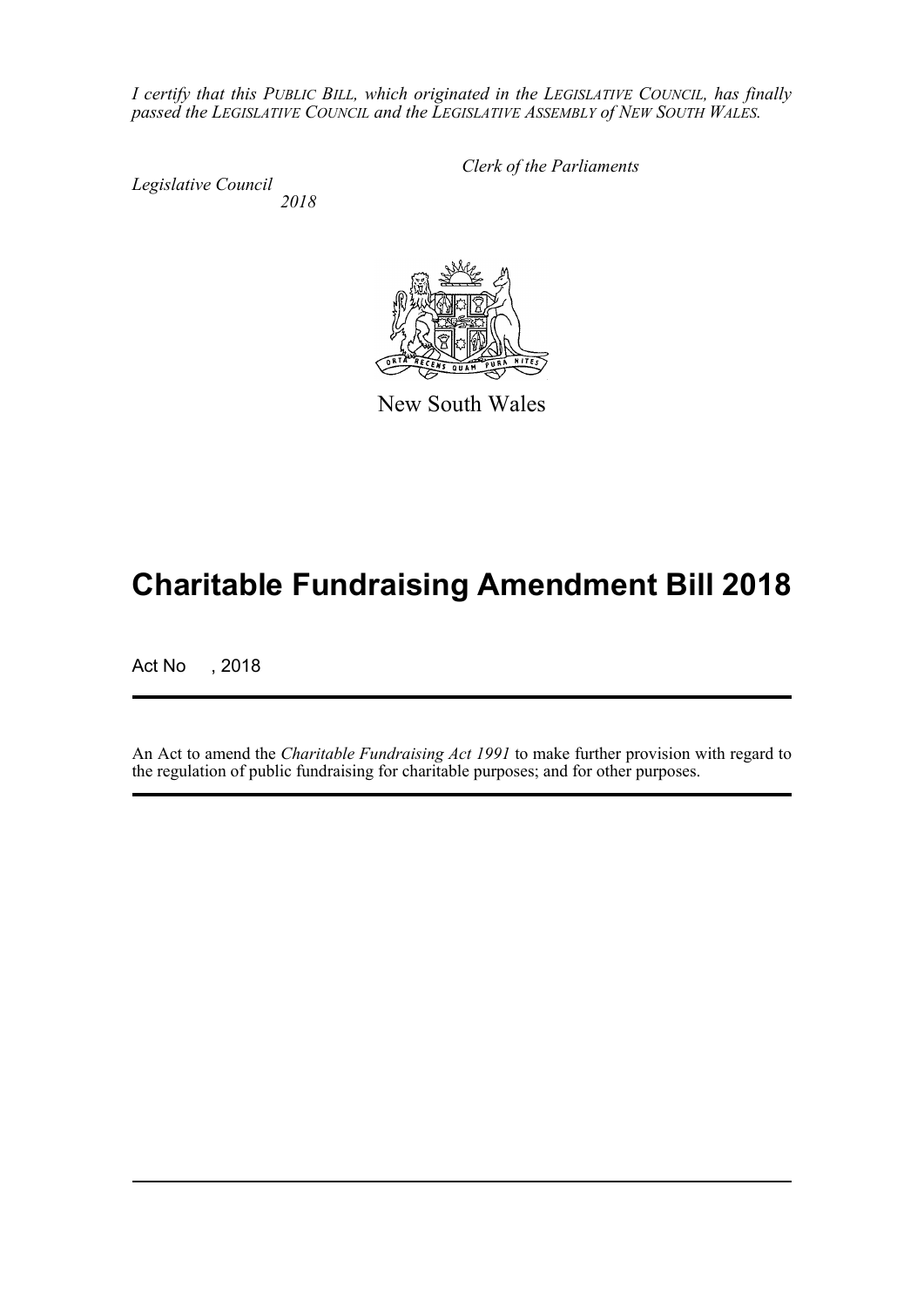# <span id="page-2-0"></span>**The Legislature of New South Wales enacts:**

# **1 Name of Act**

This Act is the *Charitable Fundraising Amendment Act 2018*.

# <span id="page-2-1"></span>**2 Commencement**

This Act commences on a day or days to be appointed by proclamation.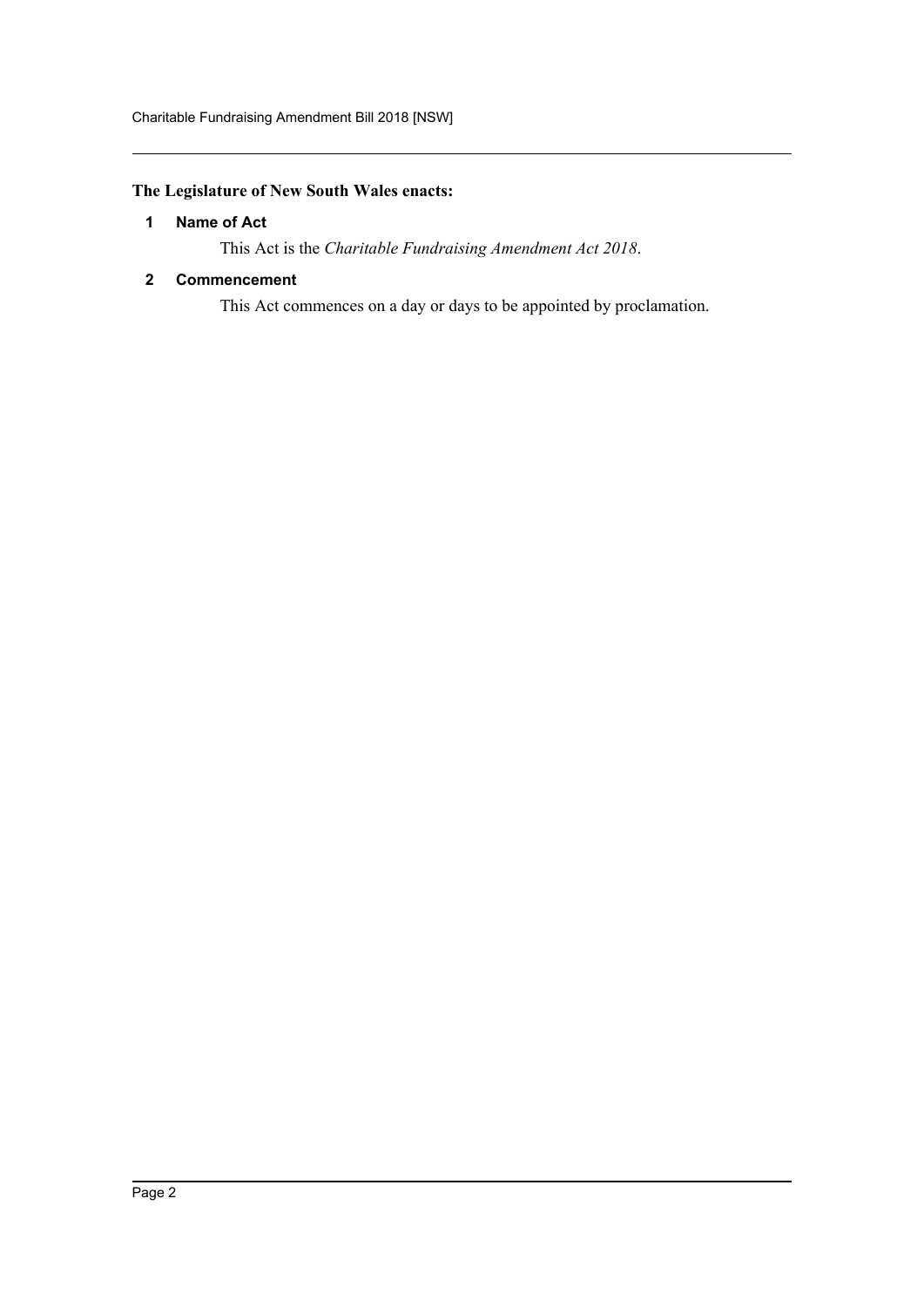# <span id="page-3-0"></span>**Schedule 1 Amendment of Charitable Fundraising Act 1991 No 69**

## **[1] Whole Act (except in Division 1 of Part 3, sections 4 (1), 41B (1) (a), 41C, 41S (1) (d) and 49 and Schedule 2)**

Omit "inspector" wherever occurring. Insert instead "officer".

# **[2] Section 4 Definitions**

Insert in alphabetical order in section 4 (1):

*ACNC registered entity* has the same meaning as *registered entity* has in the *Australian Charities and Not-for-profits Commission Act 2012* of the Commonwealth.

*annual return* means a return lodged or required to be lodged under section 23.

*Department* means the Department of Finance, Services and Innovation. *Secretary* means:

- (a) the Commissioner for Fair Trading, Department of Finance, Services and Innovation, or
- (b) if there is no person employed as Commissioner for Fair Trading—the Secretary of the Department of Finance, Services and Innovation.

# **[3] Section 4 (1)**

Omit the definition of *authorised inspector*. Insert in alphabetical order:

*authorised officer* means:

- (a) a person appointed as an authorised officer under section 25A, or
- (b) a person appointed as an investigator under section 18 of the *Fair Trading Act 1987*, or
- (c) a police officer authorised under section 25A to exercise the functions of an authorised officer.

## **[4] Sections 9 and 10**

Omit the sections. Insert instead:

## **9 Conducting unlawful fundraising**

- (1) A person must not conduct a fundraising appeal unless the person:
	- (a) is the holder of an authority authorising the person to conduct the appeal, or
	- (b) is a member of an organisation, or an employee or agent of a person or organisation, that holds such an authority and is authorised, by the person or organisation that holds the authority, to conduct the appeal, or
	- (c) is authorised under subsection (2) to conduct the appeal without an authority.

Maximum penalty: 200 penalty units.

- (2) The following may conduct a fundraising appeal without being the holder of an authority:
	- (a) an organisation or person, or one of a class of organisations or persons, authorised by the regulations,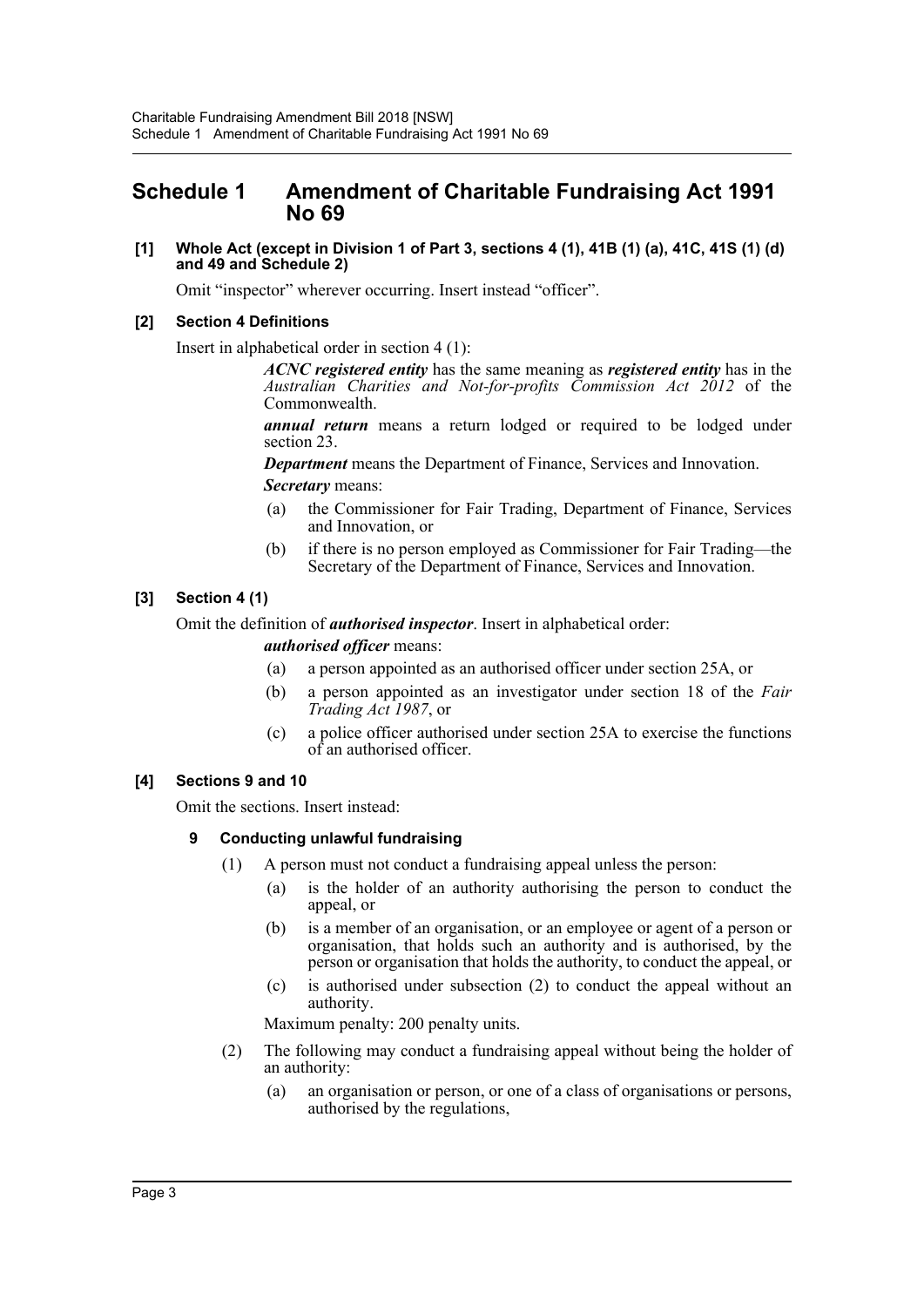- (b) an organisation established by an Act and subject to the control and direction of a Minister,
- (c) a member, employee or agent of any organisation or other person referred to in paragraph (a) or (b) who is authorised by the organisation or other person to conduct the appeal,
- (d) a person who, in accordance with section 11, conducts the appeal in conjunction with the holder of an authority.

# **10 Participating in unlawful fundraising**

(1) A person must not participate in a fundraising appeal which the person knows is being conducted unlawfully.

Maximum penalty: 50 penalty units.

- (2) For the purposes of this section, a fundraising appeal is being conducted unlawfully if it is being conducted:
	- (a) by a person in contravention of section 9, or
	- (b) contrary to a condition of an authority.

## **[5] Section 11 Appeals conducted by persons engaged in business or otherwise deriving benefit**

Omit "50 penalty units" from section 11 (1). Insert instead "200 penalty units".

# **[6] Section 11 (2) (a1)**

Insert after section 11 (2) (a):

(a1) the trader and the person or organisation that holds the authority to conduct the appeal must enter into a written agreement that complies with any requirements specified in the regulations regarding the conduct of the appeal,

# **[7] Section 11 (2A)**

Insert after section 11 (2):

- (2A) The regulations may make provision for or with respect to the following matters:
	- (a) written agreements between traders and persons or organisations that hold authorities to conduct appeals, including matters that must be included in the written agreements,
	- (b) matters that must be publicly disclosed by a trader when conducting an appeal in accordance with this section.

# **[8] Section 11 (3)**

Omit "Minister's". Insert instead "Secretary's".

# **[9] Section 12 Advertising unlawful appeals**

Omit "50 penalty units" from section 12 (1). Insert instead "200 penalty units".

# **[10] Section 13 False representations in conduct of fundraising appeal**

Omit "50 penalty units or imprisonment for 6 months, or both" from section 13 (2).

Insert instead "200 penalty units or imprisonment for 12 months, or both".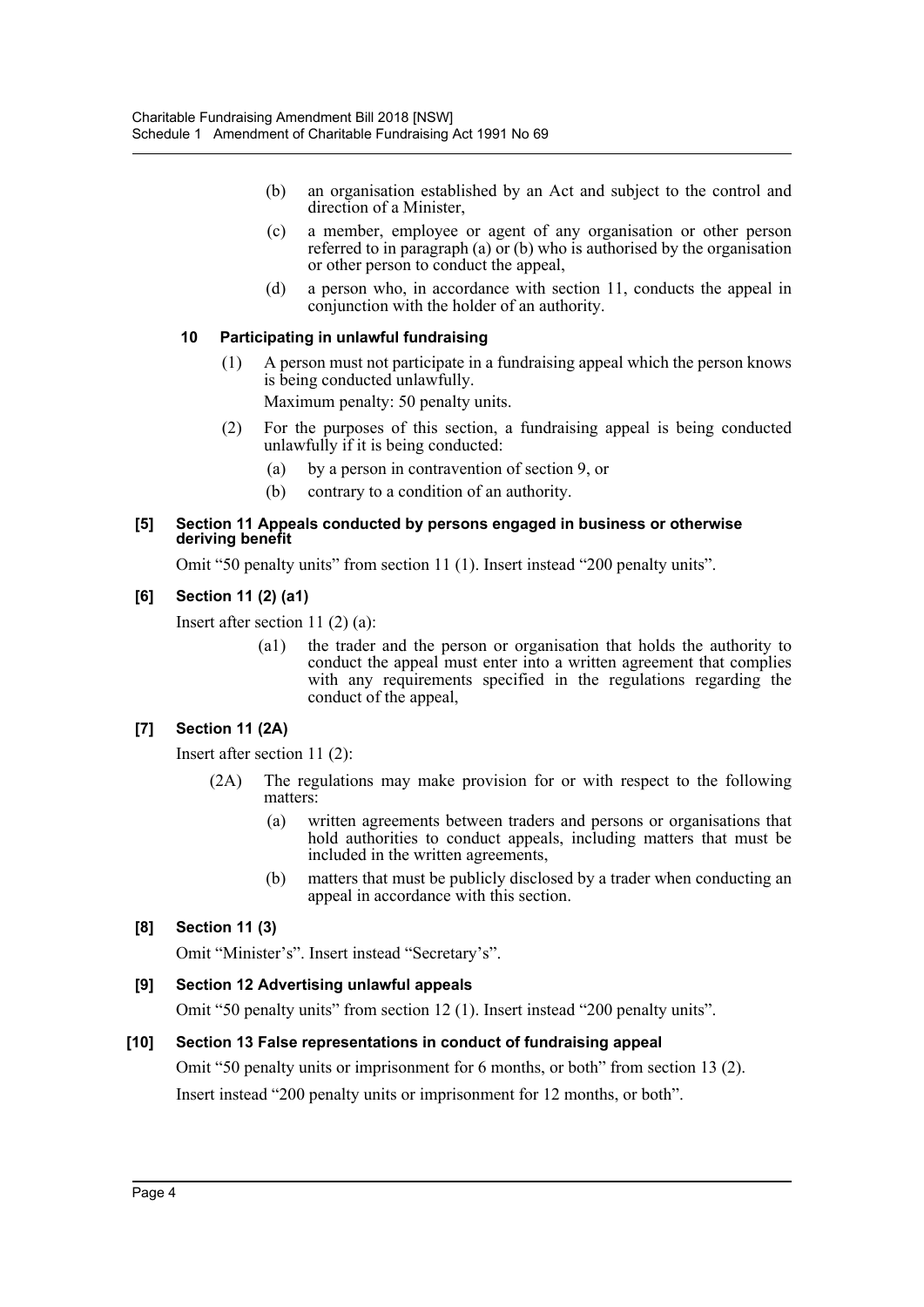# **[11] Sections 13A (1), 14 (5) and 16 (2)**

Omit "Minister" wherever occurring. Insert instead "Secretary".

# **[12] Section 16 Dealing with applications**

Insert before section 16 (2):

- (1) The Secretary may grant an authority only if:
	- (a) the Secretary is satisfied that all the persons proposing to conduct the appeal, and all the persons associated with the proposed appeal, are fit and proper persons to administer, or to be associated with, a fundraising appeal for charitable purposes, or
	- (b) the applicant is an ACNC registered entity.

# **[13] Section 16 (2) (b)**

Omit the paragraph.

# **[14] Section 16 (2) (i)**

Insert after section 16 (2) (h):

(i) any other matter prescribed by the regulations.

# **[15] Section 16 (5)**

Omit section 16 (5)–(7). Insert instead:

(5) Without limiting the circumstances in which a person may be found not to be a fit and proper person for the purposes of this section, the regulations may specify circumstances in which a person is not a fit and proper person.

# **[16] Sections 18 and 18A**

Insert after section 17:

## **18 Duration of authority**

- (1) An authority has effect for the term specified in the authority (not exceeding 5 years) unless it is sooner cancelled.
- (2) The suspension of an authority does not affect the term of the authority.
- (3) This section does not affect the term of any authority granted under this Act and in force immediately before the insertion of this section by the *Charitable Fundraising Amendment Act 2018*.

## **18A Renewal of authority**

- (1) An authority may be renewed on application to the Secretary made before or within 3 months after the expiry of the authority.
- (2) Subject to this section, this Act applies to an application for the renewal of an authority in the same way as it applies to an application for an authority.
- (3) The Secretary may refuse an application to renew an authority if the Secretary is satisfied of either or both of the following:
	- (a) that the applicant has not complied with the requirements of this Act or the regulations,
	- (b) that the applicant has failed to comply with a condition of the authority that is to be renewed.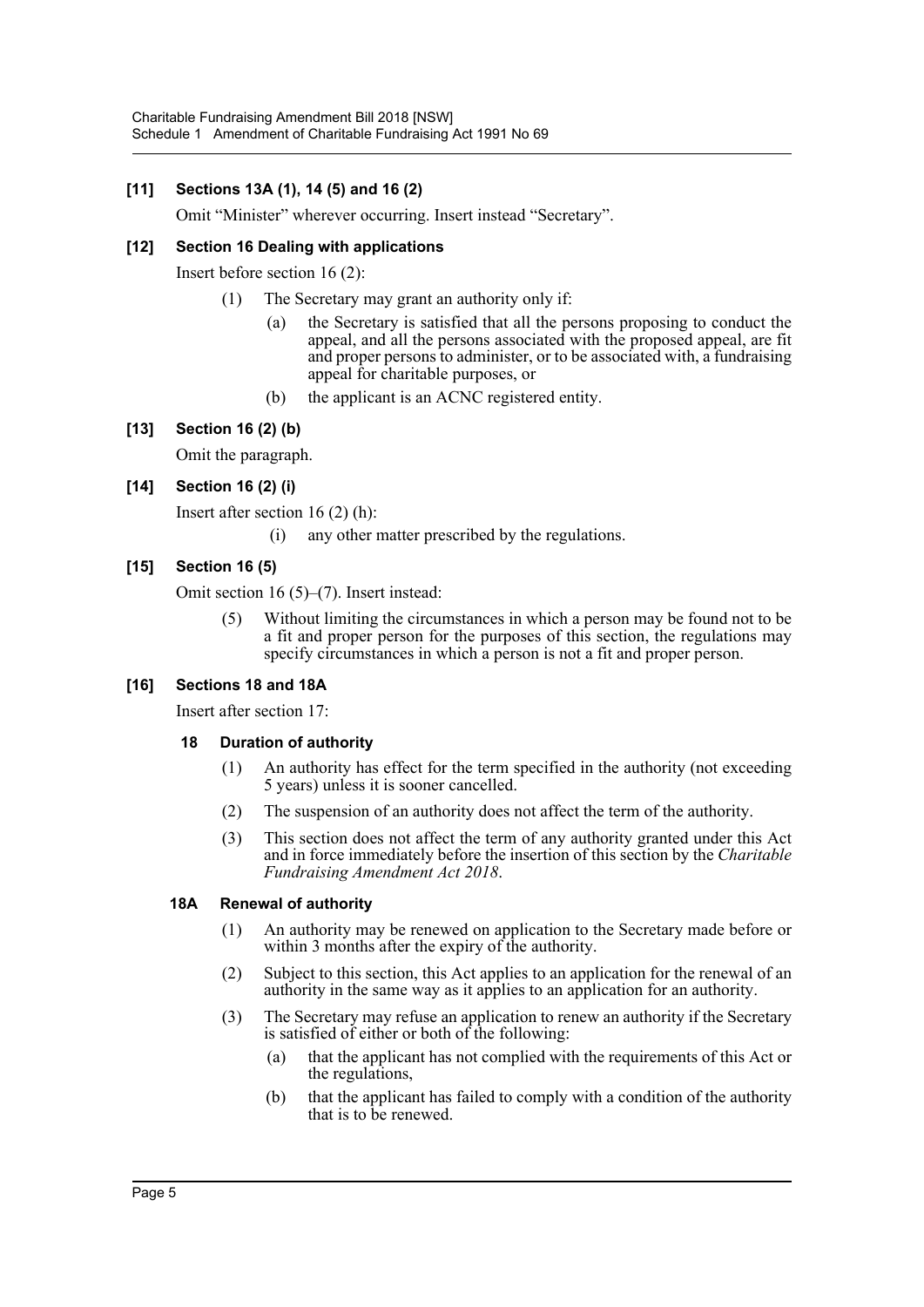(4) If an application to renew an authority is made within the period of 3 months after the expiry of the authority, the original authority is taken to have remained in force, and to remain in force, until the determination of that application.

# **[17] Sections 19 and 19A**

Omit section 19. Insert instead:

## **19 Conditions of authority**

- (1) An authority may be granted unconditionally or subject to conditions and is subject to any conditions imposed by the regulations.
- (2) The Secretary may, by notice in writing given to the holder of an authority, impose a condition on the authority or amend or revoke a condition of the authority (other than a condition imposed by the regulations).
- (3) The regulations may provide that a contravention of a specified condition is an offence punishable by a penalty not exceeding 50 penalty units.

## **19A Suspension or cancellation of authority**

- (1) The Secretary may suspend or cancel an authority on the following grounds:
	- (a) the holder of the authority has not complied with the requirements of this Act or the regulations,
	- (b) the holder of the authority has failed to comply with a condition of the authority,
	- (c) in the opinion of the Secretary, any person who has conducted a fundraising appeal under the authority, or any person associated with any such appeal, is not a fit and proper person to administer, or to be associated with, a fundraising appeal for charitable purposes,
	- (d) the holder of the authority made a statement or provided information to the Secretary or an authorised officer that was false or misleading in a material particular,
	- (e) the holder of the authority is bankrupt, in liquidation or under external administration,
	- (f) the holder of the authority gives the Secretary a written request for the suspension or cancellation,
	- (g) other grounds prescribed by the regulations for the purposes of this subsection.
- (2) The regulations may make provision for or with respect to the following:
	- (a) procedures relating to the proposed suspension or cancellation of an authority,
	- (b) reviews of or appeals against the suspension or cancellation of an authority.

## **[18] Section 20 Proceeds of appeal**

Omit section 20 (6). Insert instead:

(6) Any money received in the course of a fundraising appeal, before the deduction of any expenses, is to be paid immediately into an account held by the holder of the authority concerned at an authorised deposit-taking institution.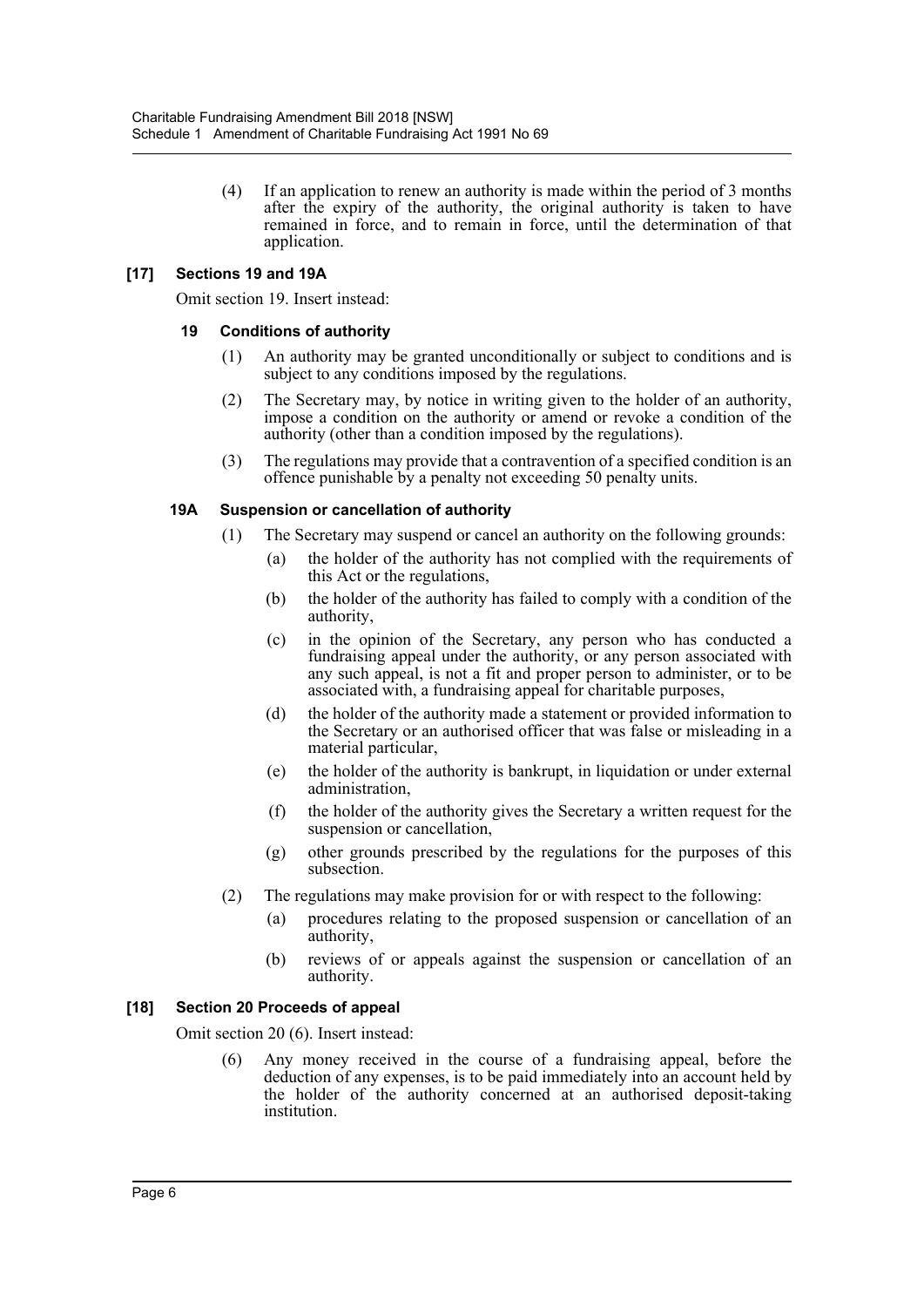# **[19] Section 20 (7)**

Omit "50 penalty units or imprisonment for 6 months, or both".

Insert instead "200 penalty units or imprisonment for 2 years, or both".

# **[20] Section 20 (10)**

Insert after section 20 (9):

- (10) The regulations may make provision for or with respect to the following:
	- (a) the identification of payments into and out of accounts and the fundraising appeals that the payments relate to,
	- (b) controls on expenditure, including expenditure on administration costs and the engagement of agents, employees or collectors,
	- (c) the giving of receipts,
	- (d) other matters relating to dealing with money or benefits received in the course of a fundraising appeal.

# **[21] Section 22 Keeping of records**

Omit section 22 (2). Insert instead:

- (2) The records must be kept and maintained in the manner, and for the period, specified in the regulations.
- (2A) The regulations may make provision for or with respect to the auditing of the records.

# **[22] Section 22 (3)**

Insert "if the trustee or person knowingly authorised or permitted the contravention" after "the organisation is guilty of an offence".

## **[23] Section 23**

Omit the section. Insert instead:

## **23 Annual returns**

- (1) Within the period of 6 months after the end of each financial year, the holder of an authority is to lodge with the Secretary an annual return that:
	- (a) is in a form approved by the Secretary, and
	- (b) contains a statement that the return is true and correct, and
	- (c) includes the information that is required by the regulations, and
	- (d) is accompanied by the documents that are prescribed by the regulations (if any).

Maximum penalty: 50 penalty units.

- (2) If the holder of an authority that contravenes subsection (1) is an unincorporated organisation, each trustee or other person who, at the time of the contravention, was a member of the governing body of the organisation is also guilty of the offence if the trustee or person knowingly authorised or permitted the contravention.
- (3) For the avoidance of doubt, an annual return must be lodged even if, during the financial year concerned:
	- (a) no money, property or other benefits were received by the holder of the authority, or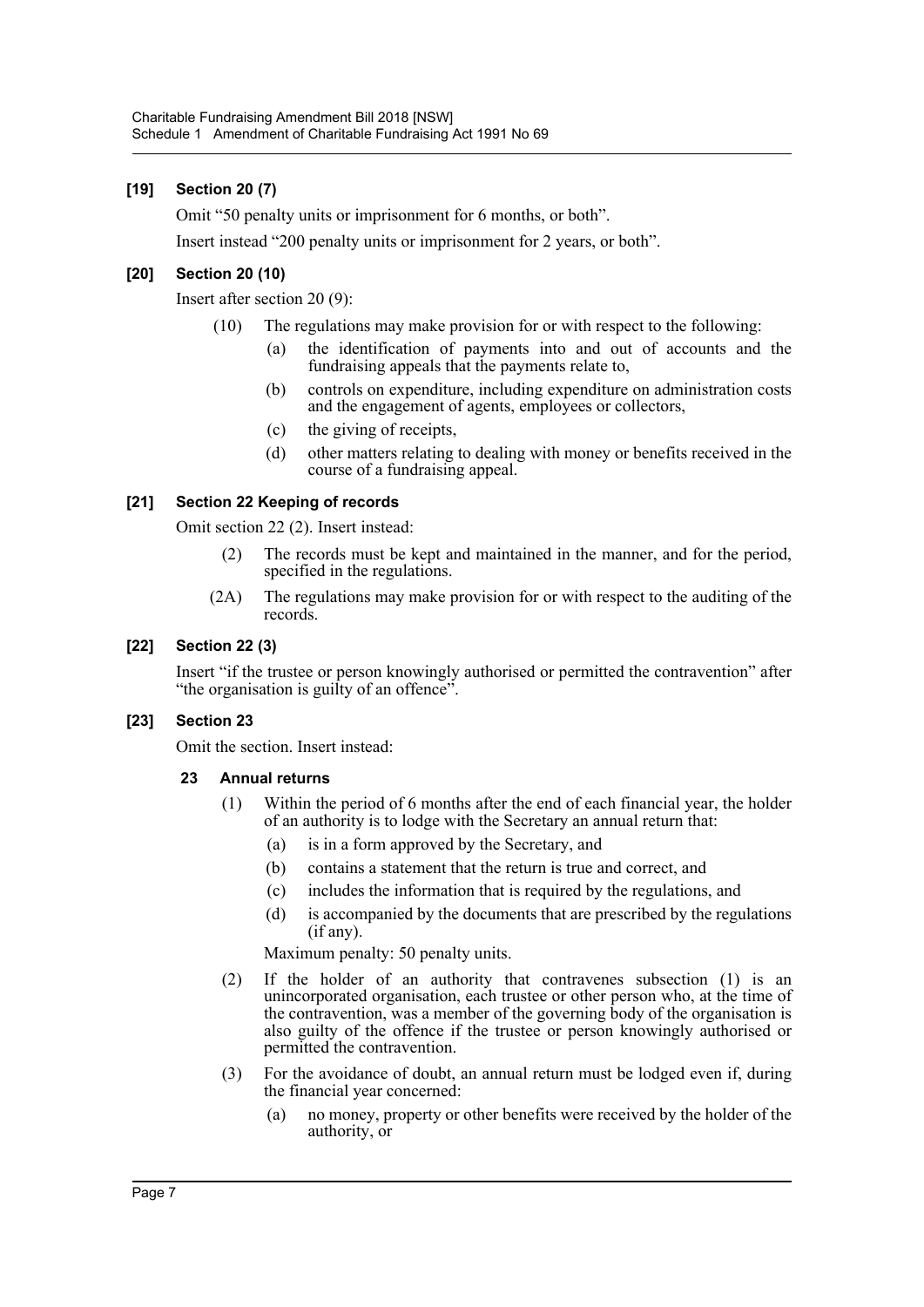- (b) no fundraising appeal was conducted by the holder of the authority.
- (4) The Secretary may, by order in writing, exempt a person or organisation or class of persons or organisations, either unconditionally or subject to conditions, from compliance with a provision of this section.
- (5) The holder of an authority must not lodge an annual return that is false or misleading in a material particular.

Maximum penalty: 200 penalty units.

- (6) In this section, *financial year* means:
	- (a) in the case of a corporation—the financial year of the corporation fixed in its constituting document (if any), and
	- (b) in any other case—the year ending on 30 June.

# **[24] Section 24 Audit**

Omit section 24 (1)–(3). Insert instead:

(1) The accounts of any person or organisation that for the time being holds an authority to conduct a fundraising appeal, in so far as those accounts relate to receipts and expenditure in connection with any such appeals, must be audited annually in accordance with the regulations.

# **[25] Sections 24A and 24B**

Insert after section 24:

# **24A Authority holders to notify Secretary of certain matters**

- (1) A holder of an authority must notify the Secretary in the approved form if any of the following circumstances exist:
	- (a) the holder's name has changed,
	- (b) the holder's address has changed,
	- (c) the charitable purpose for which the appeal is being or is to be conducted has changed,
	- (d) if the authority was granted under section 16 (1) (b)—the registration of the holder as an ACNC registered entity has been revoked,
	- (e) the holder becomes aware that information or a document provided in an annual return under section 23 was misleading or deceptive in a material particular,
	- (f) if the holder is a natural person—the person becomes bankrupt, applies to take the benefit of a law for the relief of bankrupt or insolvent debtors, compounds with the person's creditors or makes an assignment of the person's remuneration for the creditors' benefit,
	- (g) if the holder is an unincorporated association—a trustee or other person who is a member of the governing body of the organisation becomes bankrupt, applies to take the benefit of a law for the relief of bankrupt or insolvent debtors, compounds with the person's creditors or makes an assignment of the person's remuneration for the creditors' benefit,
	- (h) if the holder is a corporation—the corporation becomes insolvent, is placed in liquidation or under external administration or is wound up,
	- (i) a person who is the holder, or a member of the governing body of the holder, is convicted of an offence involving fraud or dishonesty for which the maximum penalty on conviction is imprisonment for not less than 3 months,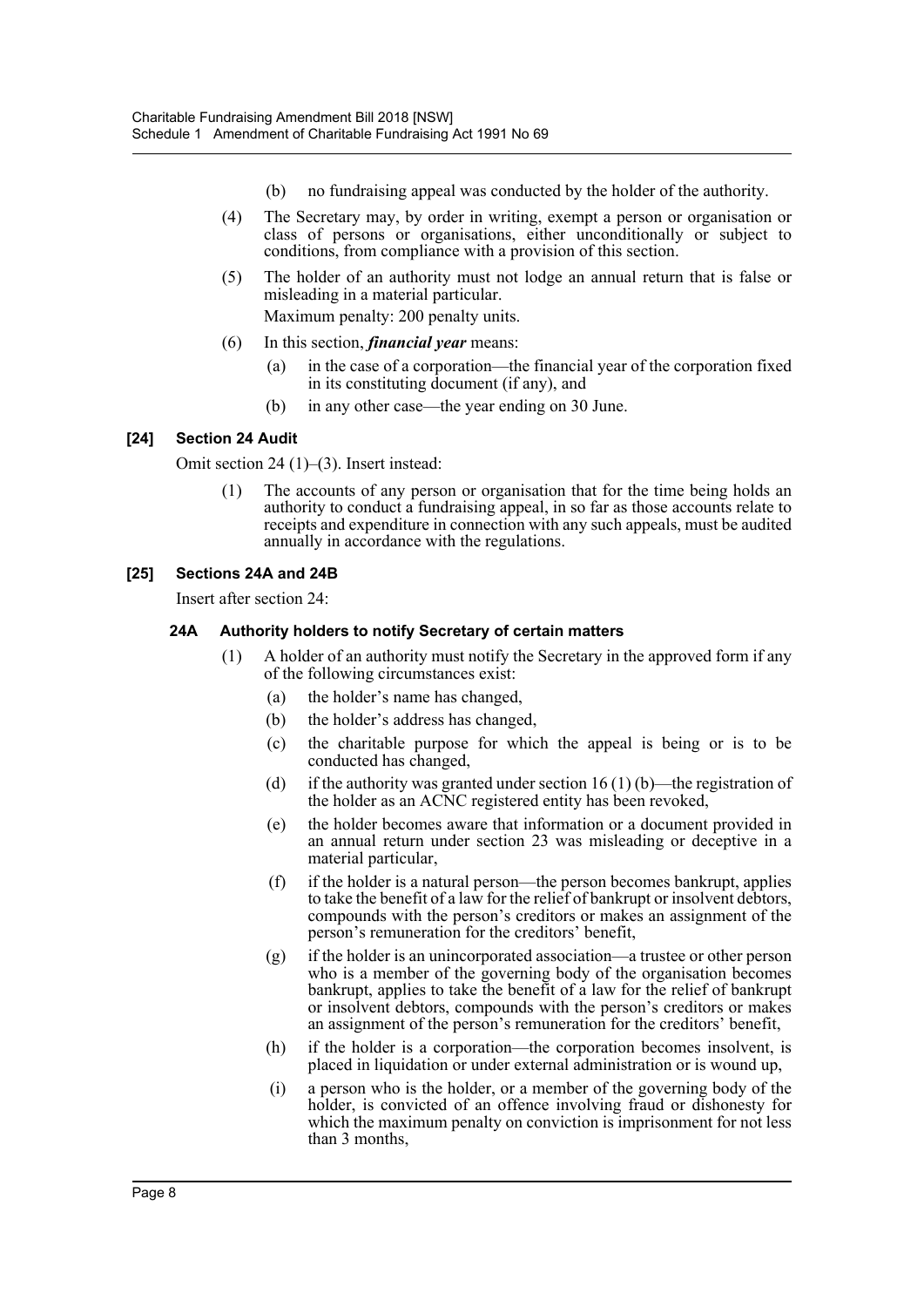- (j) any other circumstances specified by the regulations.
- (2) The notification must be given:
	- (a) as soon as practicable, and
	- (b) no later than 28 days after the person or organisation first becomes aware of the circumstances mentioned in subsection (1).
- (3) To avoid doubt, 2 or more notifications may be included in the same document.
- (4) A person or organisation that contravenes this section is guilty of an offence. In the case of an unincorporated organisation, each trustee or other person who, at the time of the contravention, was a member of the governing body of the organisation is guilty of an offence if the trustee or person knowingly authorised or permitted the commission of the contravention. Maximum penalty: 200 penalty units.

#### **24B Authority holders to give written statements regarding compliance with legislation**

- (1) Within 6 months after the end of each financial year, the holder of an authority is to give a written statement in accordance with this section that the holder has, during that financial year, taken reasonable steps to ensure the holder has complied with the following:
	- (a) this Act,
	- (b) the regulations,
	- (c) the conditions of the authority.
- (2) The statement:
	- (a) is to be in a form approved by the Secretary, and
	- (b) subject to subsections (3) and (4), is to be included in the holder's annual return.
- (3) If the holder of an authority is an ACNC registered entity, the statement is instead to be included in the annual information statement the holder gives to the Commissioner of the Australian Charities and Not-for-profits Commission under the *Australian Charities and Not-for-profits Commission Act 2012* of the Commonwealth.
- (4) If the holder of an authority is not an ACNC registered entity and is not required to lodge an annual return, the holder must give the statement to the Secretary.
- (5) If the holder of an authority that contravenes this section is an unincorporated organisation, each trustee or other person who, at the time of the contravention, was a member of the governing body of the organisation is also guilty of the offence if the trustee or person knowingly authorised or permitted the contravention.

Maximum penalty: 50 penalty units.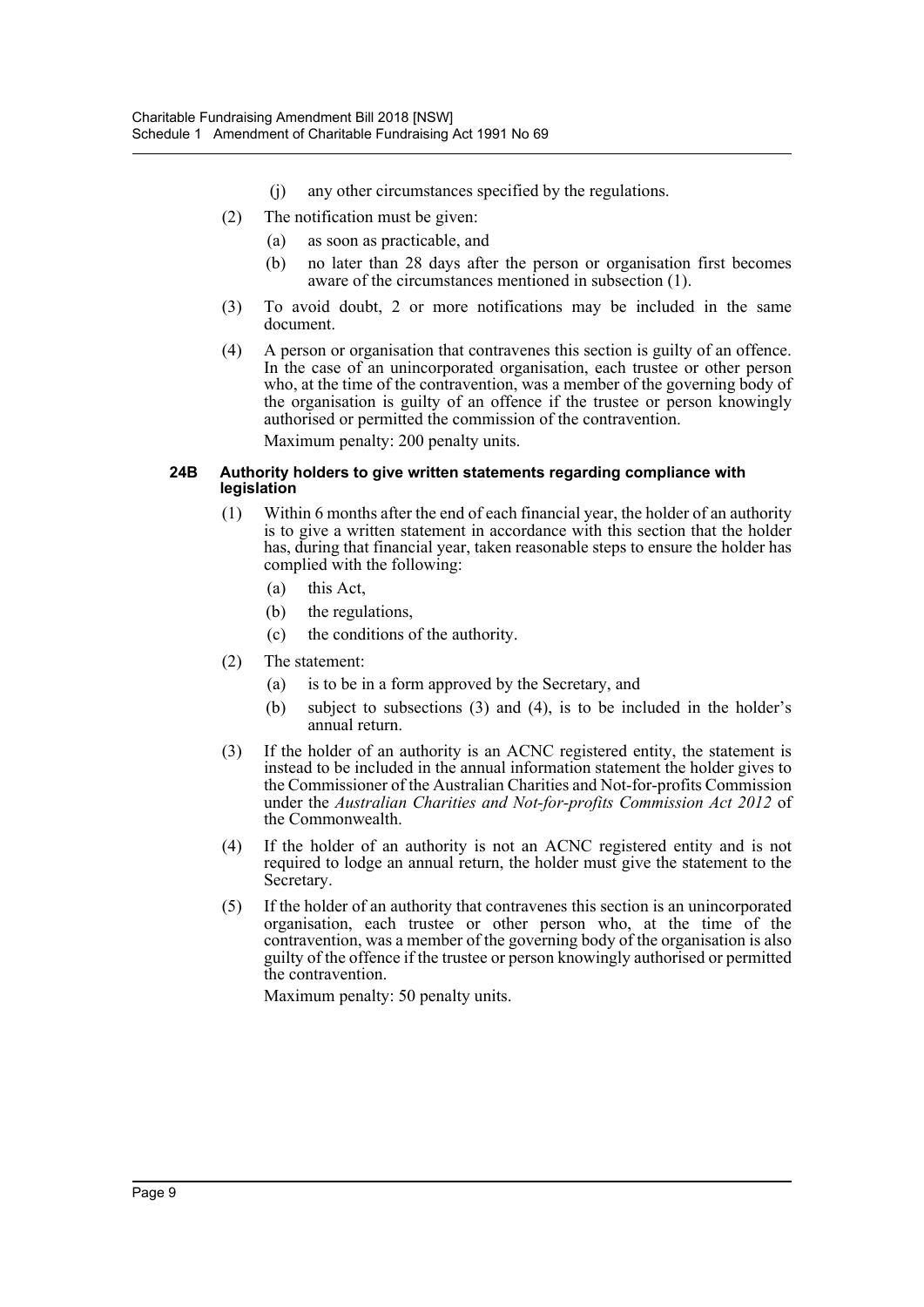# **[26] Part 2A**

Insert after Part 2:

# **Part 2A Enforcement**

# **Division 1 Investigation powers**

## **25A Authorised officers**

- (1) The Secretary may, by instrument in writing, appoint a person to be an authorised officer for the purposes of this Act.
- (2) The regulations may authorise police officers of or above a specified rank to exercise any or all of the functions of an authorised officer.

# **25B Identity cards**

- (1) The Secretary must issue an authorised officer with an identity card.
- (2) The identity card must:
	- (a) be in the form approved by the Secretary, and
	- (b) contain a recent photograph of the person.
- (3) An authorised officer must not exercise a function conferred by or under this Act unless an identity card has been issued to the authorised officer by the Secretary.
- (4) A person who has ceased to be an authorised officer must not, without reasonable excuse, fail to return to the Secretary, within the period specified by the Secretary in a request for the return of the card, any identity card issued to the person by the Secretary.

Maximum penalty: 10 penalty units.

(5) This section does not apply to an authorised officer who is a police officer authorised under section 25A (2).

## **25C Identity cards to be shown**

- (1) An authorised officer must:
	- (a) carry the officer's identity card at all times when exercising a power under this Act to enter premises or a power that may be exercised after entering premises, and
	- (b) produce the identity card if requested to do so by a person in relation to whom the authorised officer is exercising, or about to exercise, the power.
- (2) A person appointed as an investigator under section 18 of the *Fair Trading Act 1987* complies with this section if the person carries and produces the investigator's certificate of identification issued under that Act.
- (3) This section does not apply to a power conferred by a search warrant or to a power exercised by an authorised officer who is a police officer authorised under section  $25A(2)$ .

## **25D Exercise of investigation powers**

The Secretary or an authorised officer may exercise a power conferred by this Division if the Secretary or authorised officer reasonably believes that it is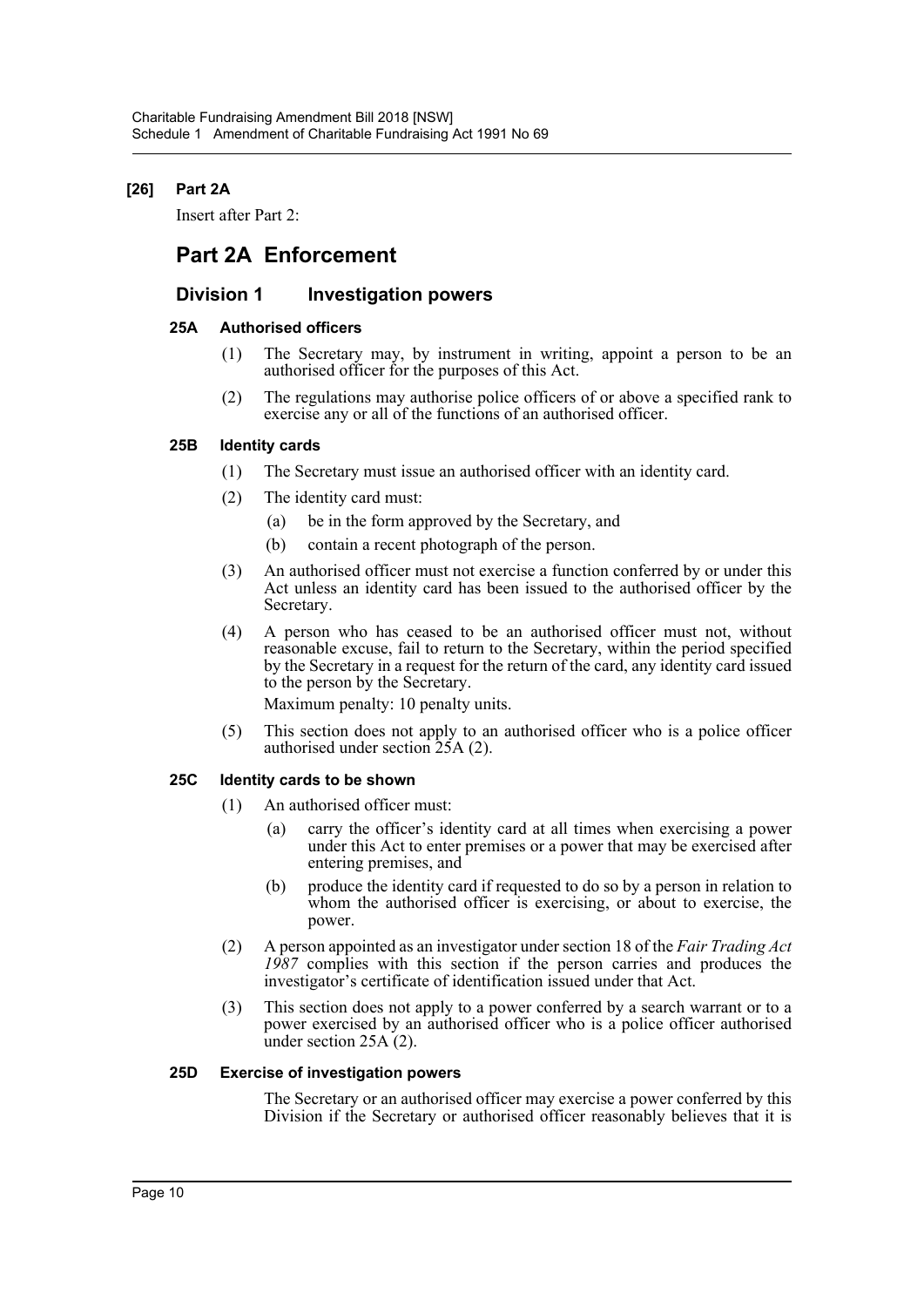necessary to determine whether there has been a contravention of this Act or the regulations or an authority issued under this Act.

## **25E Power of entry**

- (1) An authorised officer may enter premises (other than premises or any part of premises used only for residential purposes) without the occupier's consent and without obtaining a search warrant.
- (2) An authorised officer may enter any premises with the occupier's consent or the authority of a search warrant.

## **25F Times for entry**

- (1) An authorised officer may enter premises under this Division only at any of the following times and after giving the occupier reasonable notice:
	- (a) at any reasonable time during the day,
	- (b) at any time at which a fundraising appeal is being conducted on the premises,
	- (c) at any time the premises are open for entry,
	- (d) at any time permitted by the occupier or a search warrant authorising the entry.
- (2) An authorised officer is not required to comply with subsection (1) if the Secretary has certified that, in the circumstances, an authorised officer need not comply with any or all of the requirements of that subsection.
- (3) An authorised officer must comply with any direction of the Secretary as to entry to premises under subsection (2).

## **25G Powers to do things at premises**

An authorised officer may, at any premises lawfully entered, do any of the following:

- (a) make inquiries of any person employed at the premises,
- (b) require documents to be produced for inspection,
- (c) examine and inspect any documents,
- (d) copy any documents or parts of documents,
- (e) take photos and make recordings (including photographs, audio, video, digital or other recordings) of the premises or anything on the premises,
- (f) seize any documents that the authorised officer reasonably considers relevant to an inquiry under this Division or determining whether there has been a contravention of this Act or the regulations.

#### **25H Provision of information and documents**

- (1) The Secretary or an authorised officer may, by written notice given to a person, require the person to do one or more of the following within the period specified in the notice:
	- (a) produce, in accordance with the notice, accounts and statements relating to any matter for which a power may be exercised under this Division,
	- (b) provide written answers to questions about any matter for which a power may be exercised under this Division,
	- (c) verify by statutory declaration an account, statement or answer that is produced or provided,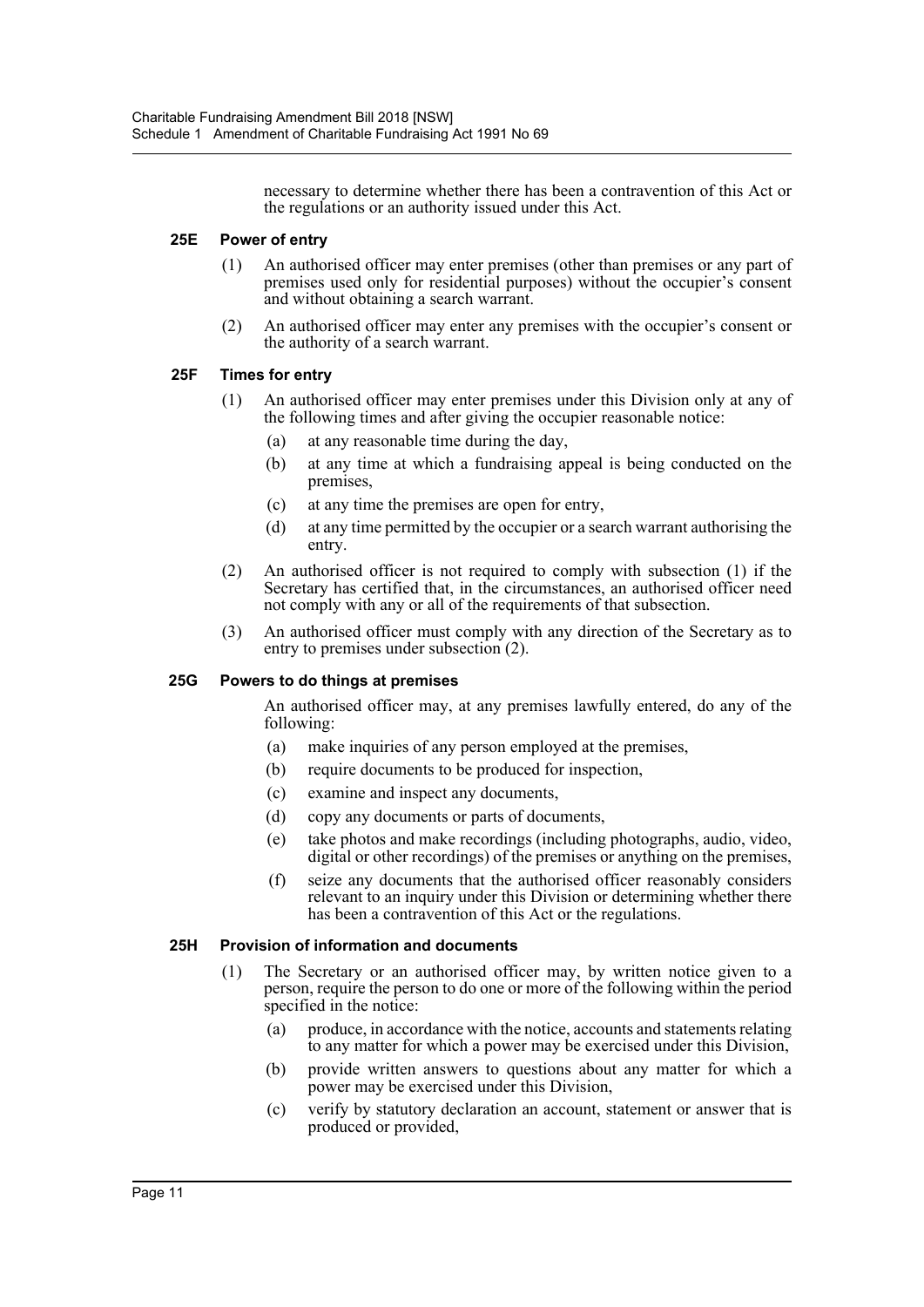- (d) attend at a specified time and place and give evidence or produce documents in the person's custody with respect to any matter for which a power may be exercised under this Division,
- (e) furnish copies of, or extracts from, a document in the person's custody or under the person's control that relates to any matter for which a power may be exercised under this Division.
- (2) The notice must specify a reasonable time for compliance with the notice and may specify the manner in which the accounts, statements or documents are to be produced.
- (3) A person to whom a document or thing is produced under this Division:
	- (a) must provide a receipt for the document or thing, and
	- (b) may make copies of, or take extracts from, the document or thing, and
	- (c) may examine the document or thing, and
	- (d) must make the document or thing available for inspection by any other person who would be entitled to inspect the document or thing if it were not in the possession of the person conducting the inquiry.

# **25I Search warrants**

- (1) An authorised officer may apply to an issuing officer for a search warrant if the applicant has reasonable grounds for believing that:
	- (a) a provision of this Act or the regulations or a condition of an authority has been or is being contravened on premises, or
	- (b) there are on the premises documents relevant to an inquiry under this Division and a person having custody or control of the documents has failed to comply with a requirement under this Act to produce those documents or to provide copies of them or extracts from them.
- (2) An issuing officer to whom an application for a search warrant is made under this section may, if satisfied that there are reasonable grounds for doing so, issue a search warrant authorising an authorised officer named in the warrant, when accompanied by a police officer, and any other person named in the warrant:
	- (a) to enter the premises concerned, and
	- (b) to search the premises for evidence of a contravention of this Act or the regulations or a condition of an authority.
- (3) Division 4 of Part 5 of the *Law Enforcement (Powers and Responsibilities) Act 2002* applies to a search warrant issued under this section.
- (4) In this section:

*issuing officer* means an authorised officer within the meaning of the *Law Enforcement (Powers and Responsibilities) Act 2002*.

## **25J Care to be taken**

- (1) An authorised officer must do as little damage as possible when exercising a function under this Act.
- (2) If damage is caused by a person exercising a power to enter premises, a reasonable amount of compensation is recoverable as a debt owed by the Crown to the owner of the premises, unless the occupier hindered or obstructed the exercise of that power.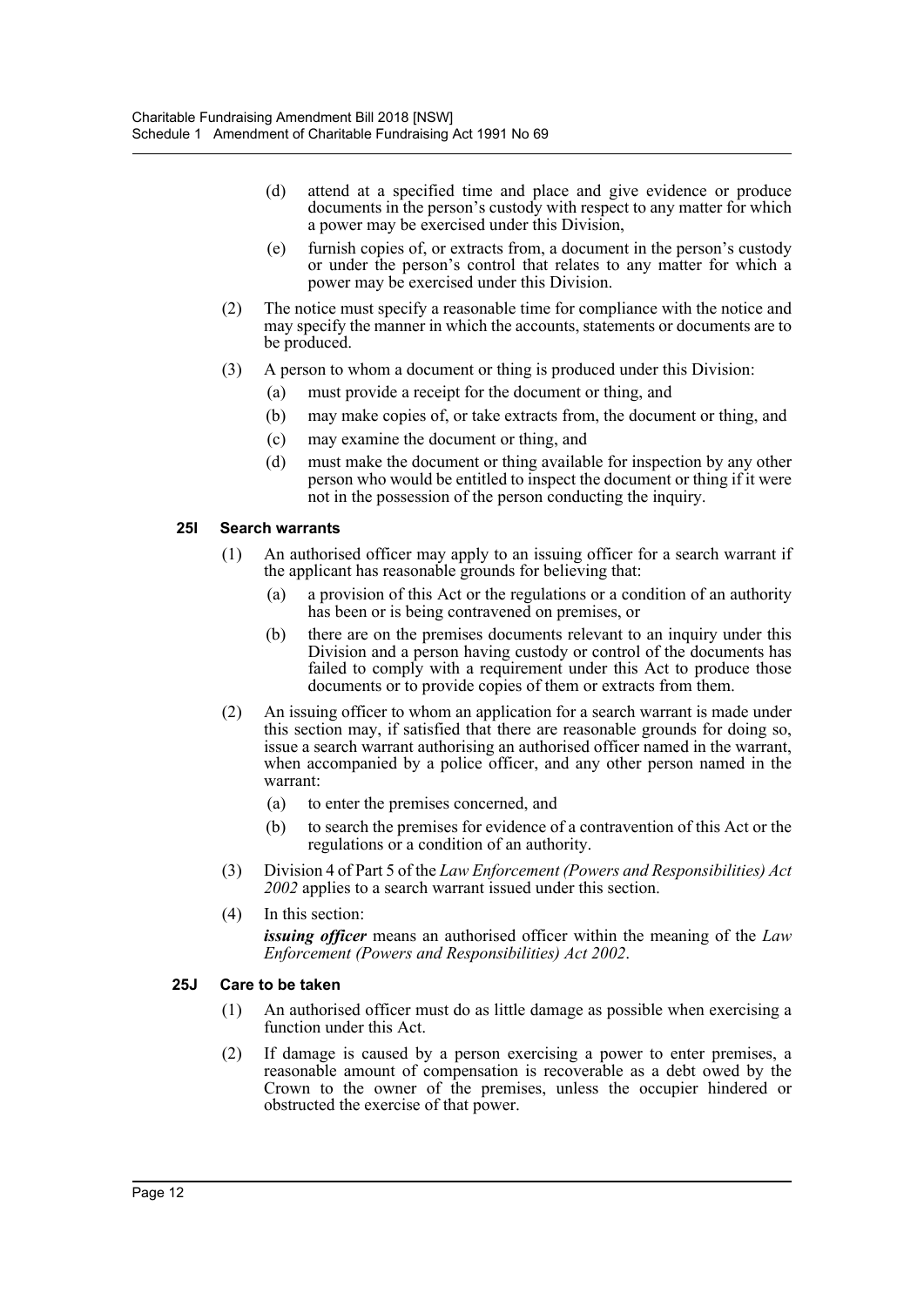## **25K Recovery of expenses**

- (1) The Minister may direct that a specified person or organisation is liable to pay the remuneration of, and any expenses incurred by, an authorised officer that are referable to the exercise of functions under this Part in relation to the person or organisation.
- (2) The Minister may give a direction only if the remuneration was payable, or expenses were incurred, in relation to an offence of which a person has been found guilty.
- (3) The amount payable by the specified person or organisation is the amount certified by the Minister.
- (4) The amount payable is recoverable in a court of competent jurisdiction as a debt due to the Crown.
- (5) If the functions were exercised in relation to an organisation, the trustees or persons who are members of the governing body of the organisation are jointly and severally liable for the amount payable.
- (6) A trustee or person is not so liable unless the trustee or person knowingly authorised or permitted the offence to be committed.

#### **25L Offences relating to inquiries and inspections**

A person must not:

- (a) hinder or obstruct an authorised officer in the exercise of functions under this Act or the regulations, or
- (b) fail to comply with a requirement made by a notice given under this Division within the period (if any) specified by the notice, or
- (c) fail to answer questions or provide information when required to do so by an authorised officer in the exercise of the authorised officer's functions under this Act or the regulations, or
- (d) fail to produce for inspection any document or other thing when required to do so by an authorised officer in the exercise of the authorised officer's functions under this Act or the regulations, or
- (e) alter, conceal or destroy any document required to be produced under a notice given under this Division, or
- (f) refuse to take an oath, or make an affirmation, required to be taken or made under this Division.

Maximum penalty: 50 penalty units or imprisonment for 6 months, or both.

# **Division 2 General civil enforcement powers**

## **25M Compliance notices**

- (1) This section applies if an authorised officer reasonably believes that a person or organisation conducting or proposing to conduct a fundraising appeal:
	- (a) is contravening a provision of this Act or the regulations or a condition of an authority, or
	- (b) has contravened a provision or condition in circumstances that make it likely that the contravention will continue or be repeated.
- (2) The authorised officer may give the person or organisation a written notice (a *compliance notice*) requiring the person or organisation to:
	- (a) remedy the contravention, or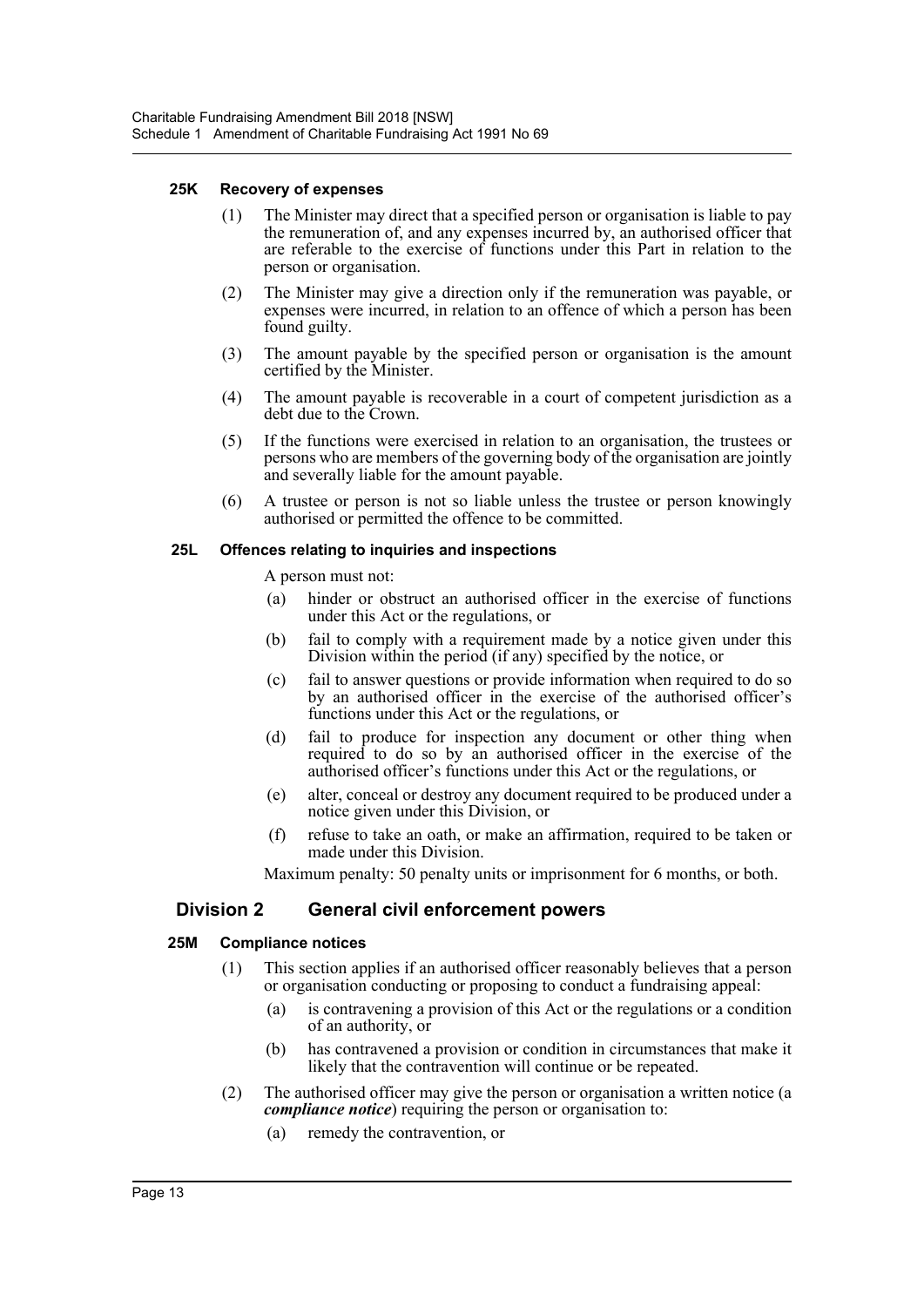- (b) prevent a likely contravention from occurring, or
- (c) remedy the things or operations causing the contravention or likely contravention.
- (3) A compliance notice must state:
	- (a) the grounds on which the notice is given, including the particular contravention or contraventions on which the notice is based, and
	- (b) the day by which the person or organisation is required to comply with the notice.
- (4) A compliance notice may include directions as to the measures to be taken to remedy the contravention or prevent the likely contravention, or the matters or activities causing the contravention or likely contravention, to which the notice relates.
- (5) The day specified for compliance must be reasonable in all the circumstances.
- (6) A person to whom a compliance notice is given must comply with the notice within the period specified in the notice. Maximum penalty: 50 penalty units.
- (7) If an organisation fails to comply with a compliance notice, each trustee or other person who was a member of the governing body of the organisation at the time of the failure is guilty of an offence if the trustee or person knowingly authorised or permitted that failure to comply. Maximum penalty: 50 penalty units.

## **25N Extension of time for complying with compliance notice**

- (1) An authorised officer may, by written notice given to a person or organisation, extend the compliance period for a compliance notice.
- (2) However, the authorised officer may extend the compliance period only if the period has not ended.
- (3) In this section:

*compliance period* means the period ending on the day stated in the compliance notice by which a person or organisation is required to comply with the notice and includes that period as extended under this section.

#### **25O Other provisions relating to notices**

- (1) An authorised officer may make minor changes to a compliance notice:
	- (a) for clarification, or
	- (b) to correct errors or references, or
	- (c) to reflect changes of address or other circumstances.
- (2) The Secretary may revoke or vary a compliance notice.
- (3) A compliance notice is not invalid only because of:
	- (a) a formal defect or irregularity in the notice unless the defect or irregularity causes or is likely to cause substantial injustice, or
	- (b) a failure to use the correct name of the person or organisation to whom the notice is issued if the notice sufficiently identifies the person or organisation and is given to the person or organisation in accordance with this Act.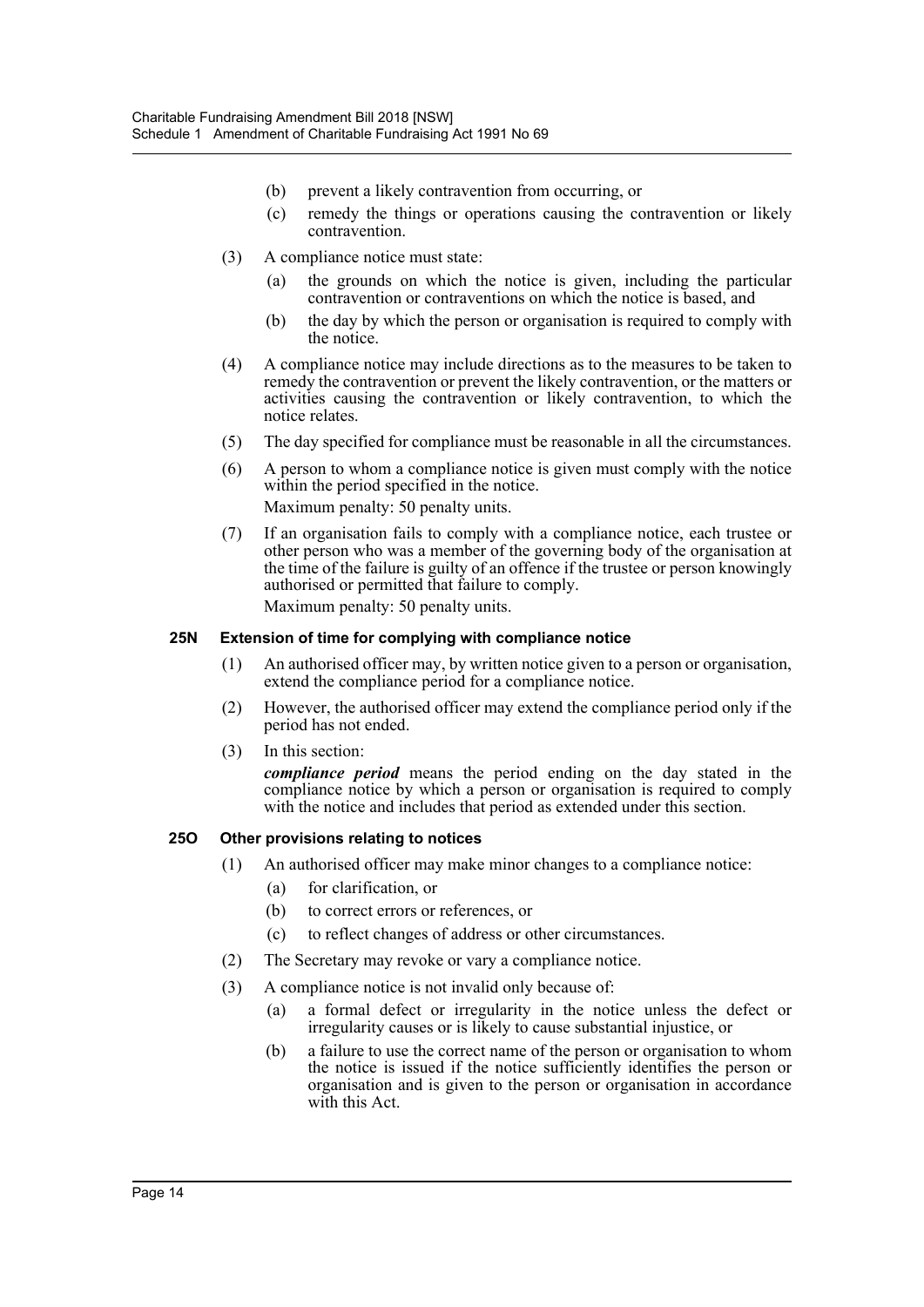## **25P Secretary may make order prohibiting conduct of fundraising appeal**

- (1) The Secretary may, by order in writing given to a person or organisation conducting or proposing to conduct a fundraising appeal, prohibit the conduct of the fundraising appeal, if the Secretary is satisfied that:
	- (a) it is likely that the provisions of this Act or the regulations or the conditions of an authority have not been, or will not be, complied with in relation to the fundraising appeal, or
	- (b) it would otherwise be against the public interest for the fundraising appeal to be conducted.
- (2) A person must not fail to comply with an order given to the person under this section.

Maximum penalty: 50 penalty units.

- (3) If an organisation fails to comply with an order given to the organisation under this section, each trustee or other person who was a member of the governing body of the organisation at the time of the failure is guilty of an offence if the trustee or person knowingly authorised or permitted that failure to comply. Maximum penalty: 50 penalty units.
- (4) A person, or a trustee or member of the governing body of an organisation, given an order under this section may apply to the Civil and Administrative Tribunal for an administrative review under the *Administrative Decisions Review Act 1997* of the decision by the Secretary to make the order.
- (5) An order may be given whether or not a compliance notice has been given to the person or organisation under this Part.

#### **25Q Secretary may prohibit person or organisation from conducting fundraising appeals**

- (1) The Secretary may, by order in writing given to a person or organisation, prohibit the person or organisation from conducting any fundraising appeals for a period not exceeding 2 years after the order is given to the person or organisation, if the Secretary is satisfied that the person or organisation:
	- (a) has persistently failed to comply with the provisions of this Act or the regulations or the conditions of an authority, and
	- (b) is likely to continue to do so.
- (2) A person must not fail to comply with an order given to the person under this section.

Maximum penalty: 50 penalty units.

- (3) If an organisation fails to comply with an order given to the organisation under this section, each trustee or other person who was a member of the governing body of the organisation at the time of the offence is guilty of an offence if the trustee or person knowingly authorised or permitted that failure to comply. Maximum penalty: 50 penalty units.
- (4) A person, or a trustee or member of the governing body of an organisation, given an order under this section may apply to the Civil and Administrative Tribunal for an administrative review under the *Administrative Decisions Review Act 1997* of the decision by the Secretary to make the order.
- (5) An order may be given whether or not a compliance notice has been given to the person or organisation under this Part.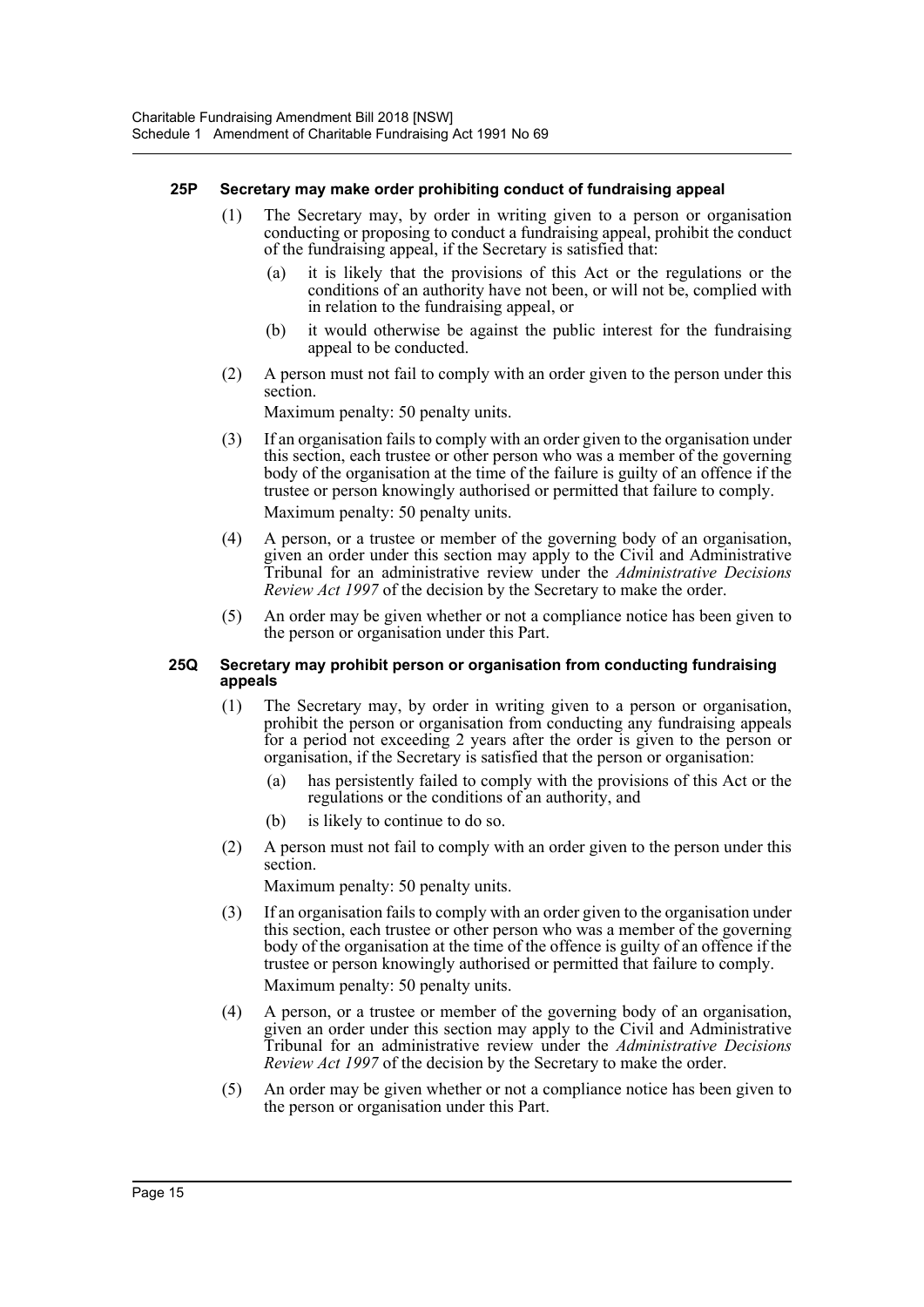# **Division 3 Enforceable undertakings**

## **25R Secretary may accept undertakings**

- (1) The Secretary may accept a written undertaking given by a person in connection with a matter relating to a contravention or alleged contravention by the person of this Act or the regulations.
- (2) The giving of an undertaking does not constitute an admission of guilt by the person giving it in relation to the contravention or alleged contravention to which the undertaking relates.
- (3) The Secretary may make a written undertaking publicly available.
- (4) An undertaking takes effect and becomes enforceable when the Secretary's decision to accept the undertaking is given to the person who made the undertaking or at any later date specified by the Secretary.

## **25S Notice of decision and reasons for decision**

- (1) The Secretary must give the person seeking to give an undertaking written notice of the Secretary's decision to accept or reject the undertaking and of the reasons for the decision.
- (2) The Secretary must publish, on a publicly accessible website maintained by the Department, notice of a decision to accept an undertaking and the reasons for that decision.

# **25T Compliance with undertaking**

A person must not contravene an undertaking given by that person that is in effect.

Maximum penalty: 50 penalty units.

## **25U Contravention of undertaking**

- (1) The Secretary may apply to the Local Court for an order if a person contravenes an undertaking.
- (2) An application for an order must be made not later than 2 years after the contravention occurred.
- (3) If the Court is satisfied that the person who gave the undertaking has contravened the undertaking, the Court, in addition to the imposition of any penalty, may make 1 or both of the following orders:
	- (a) an order directing the person to comply with the undertaking for the period specified in the order,
	- (b) an order discharging the undertaking.
- (4) In addition to the orders referred to in subsection (3), the Court may make any other order that the Court considers appropriate in the circumstances, including orders directing the person to pay to the State:
	- (a) the costs of the proceedings, and
	- (b) the reasonable costs of the Secretary in monitoring compliance with the undertaking in the future.
- (5) Nothing in this section prevents proceedings being brought for the contravention or alleged contravention of this Act to which the undertaking relates.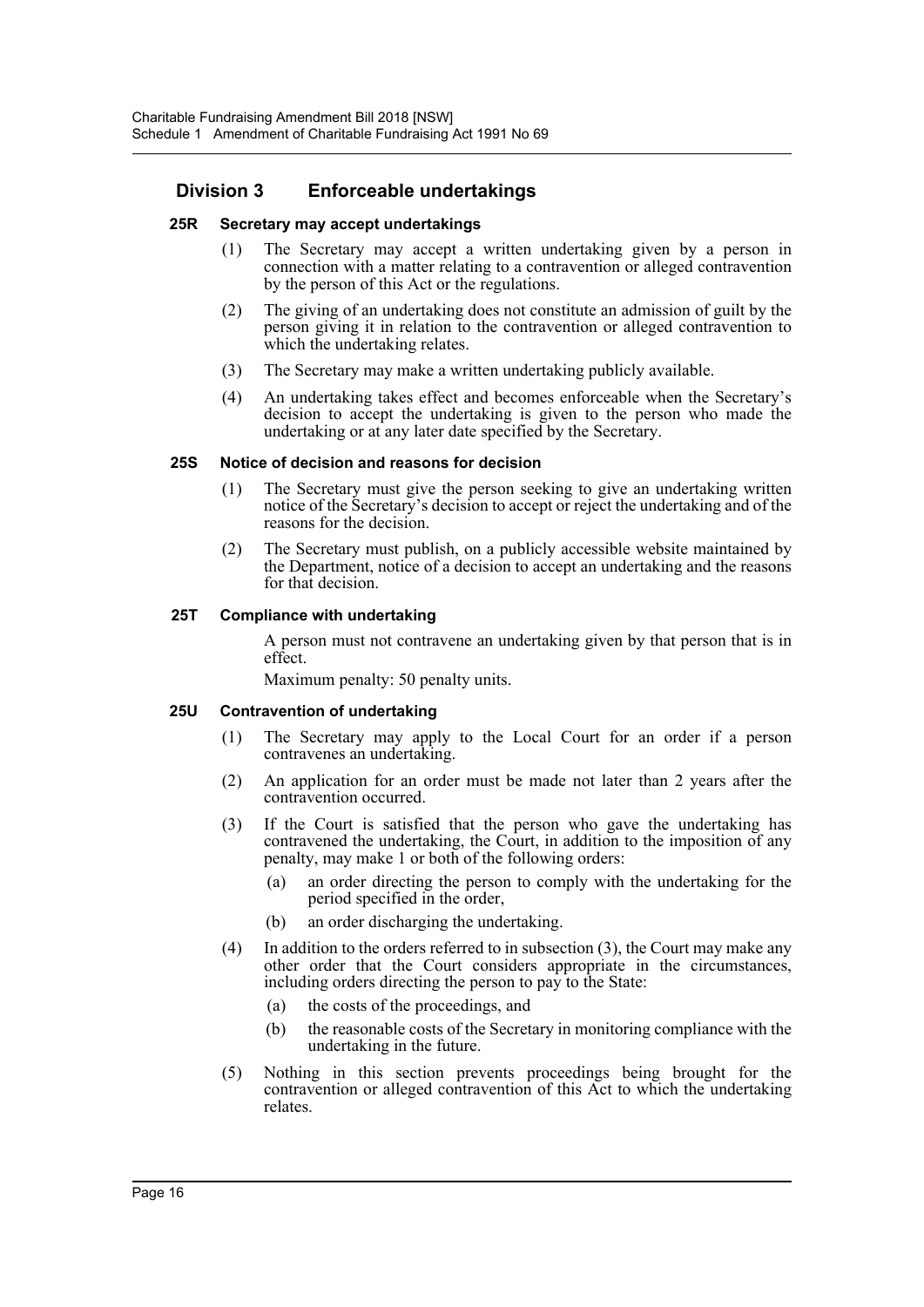## **25V Withdrawal or variation of undertaking**

- (1) A person who has given an undertaking may, at any time, with the written agreement of the Secretary:
	- (a) withdraw the undertaking, or
	- (b) vary the undertaking.
- (2) However, the provisions of the undertaking cannot be varied to provide for a different alleged contravention of the Act.
- (3) The Secretary must publish, on a publicly accessible website maintained by the Department, notice of the withdrawal or variation of an undertaking.

## **25W Proceedings for alleged contravention**

- (1) Subject to this section, no proceedings for a contravention or alleged contravention of this Act or the regulations may be brought against a person if an undertaking is in effect in relation to that contravention.
- (2) No proceedings may be brought for a contravention or alleged contravention of this Act or the regulations against a person who has given an undertaking in relation to that contravention and has completely discharged the undertaking.
- (3) The Secretary may accept an undertaking in relation to a contravention or alleged contravention before proceedings in relation to that contravention have been finalised.
- (4) If the Secretary accepts an undertaking before the proceedings are finalised, the Secretary must take all reasonable steps to have the proceedings discontinued as soon as possible.

# **Division 4 Offences**

## **25X Nature of proceedings for offences**

- (1) Proceedings for an offence against this Act or the regulations may be dealt with summarily before the Local Court.
- (2) Proceedings for an offence against this Act or the regulations may be commenced within, but not later than, 3 years after the date on which the offence is alleged to have been committed.

## **25Y Offences by corporations**

- (1) If a corporation contravenes any provision of this Act or the regulations, each person who is a director of the corporation or who is concerned in the management of the corporation is taken to have contravened the same provision if the person knowingly authorised or permitted the contravention.
- (2) A person may be proceeded against and convicted under a provision pursuant to subsection (1) whether or not the corporation has been proceeded against or convicted under that provision.
- (3) Nothing in this section affects any liability imposed on a corporation for an offence committed by the corporation against this Act or the regulations.

## **25Z Additional orders by courts in criminal proceedings**

(1) A court may, in addition or as an alternative to imposing a penalty for an offence under this Act or the regulations, by order, suspend or revoke an authority, or vary an authority granted under the regulations.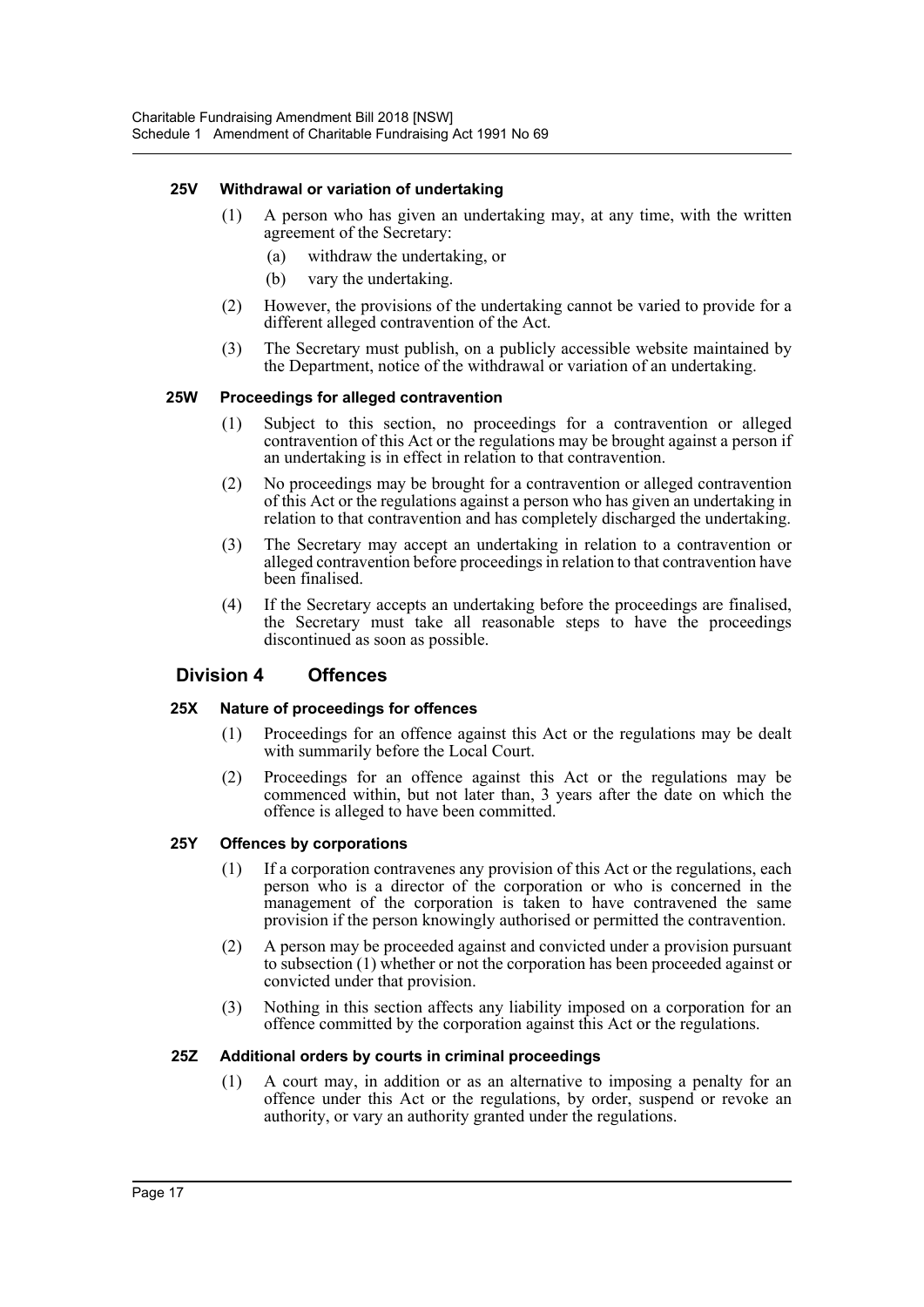(2) A person must not fail to comply with an order made by the court under this section.

Maximum penalty: 20 penalty units.

(3) If an organisation fails to comply with an order made by the court under this section, each trustee or other person who was a member of the governing body of the organisation at the time of the failure to comply is guilty of an offence if the trustee or person knowingly authorised or permitted that failure to comply.

Maximum penalty: 50 penalty units.

# **25ZA Penalty notices**

- (1) An authorised officer may issue a penalty notice to a person if it appears to the authorised officer that the person has committed a penalty notice offence.
- (2) A penalty notice offence is an offence against this Act or the regulations that is prescribed by the regulations as a penalty notice offence.
- (3) The *Fines Act 1996* applies to a penalty notice issued under this section. **Note.** The *Fines Act 1996* provides that, if a person issued with a penalty notice does not wish to have the matter determined by a court, the person may pay the amount specified in the notice and is not liable to any further proceedings for the alleged offence.
- (4) The amount payable under a penalty notice issued under this section is the amount prescribed for the alleged offence by the regulations (not exceeding the maximum amount of penalty that could be imposed for the offence by a court).
- (5) This section does not limit the operation of any other provision of, or made under, this Act or any other Act relating to proceedings that may be taken in respect of offences.

# **[27] Part 3, Divisions 1 and 2**

Omit the Divisions.

**[28] Part 3A, Division 1 Preliminary**

Omit the Division.

# **[29] Section 41B Appointment of public inquirers to conduct public inquiries**

Omit section 41B (1). Insert instead:

- (1) The Minister may appoint a qualified person to conduct a public inquiry into the following:
	- (a) any person or organisation that:
		- (i) is conducting or has conducted, or is participating or has participated in, a fundraising appeal, or
		- (ii) the Minister has reason to believe is conducting or has conducted, or is participating or has participated in, a fundraising appeal,
	- (b) any other person, organisation or matter associated with fundraising appeals.

# **[30] Section 41C Reconstitution of existing non-public inquiry as public inquiry**

Omit the section.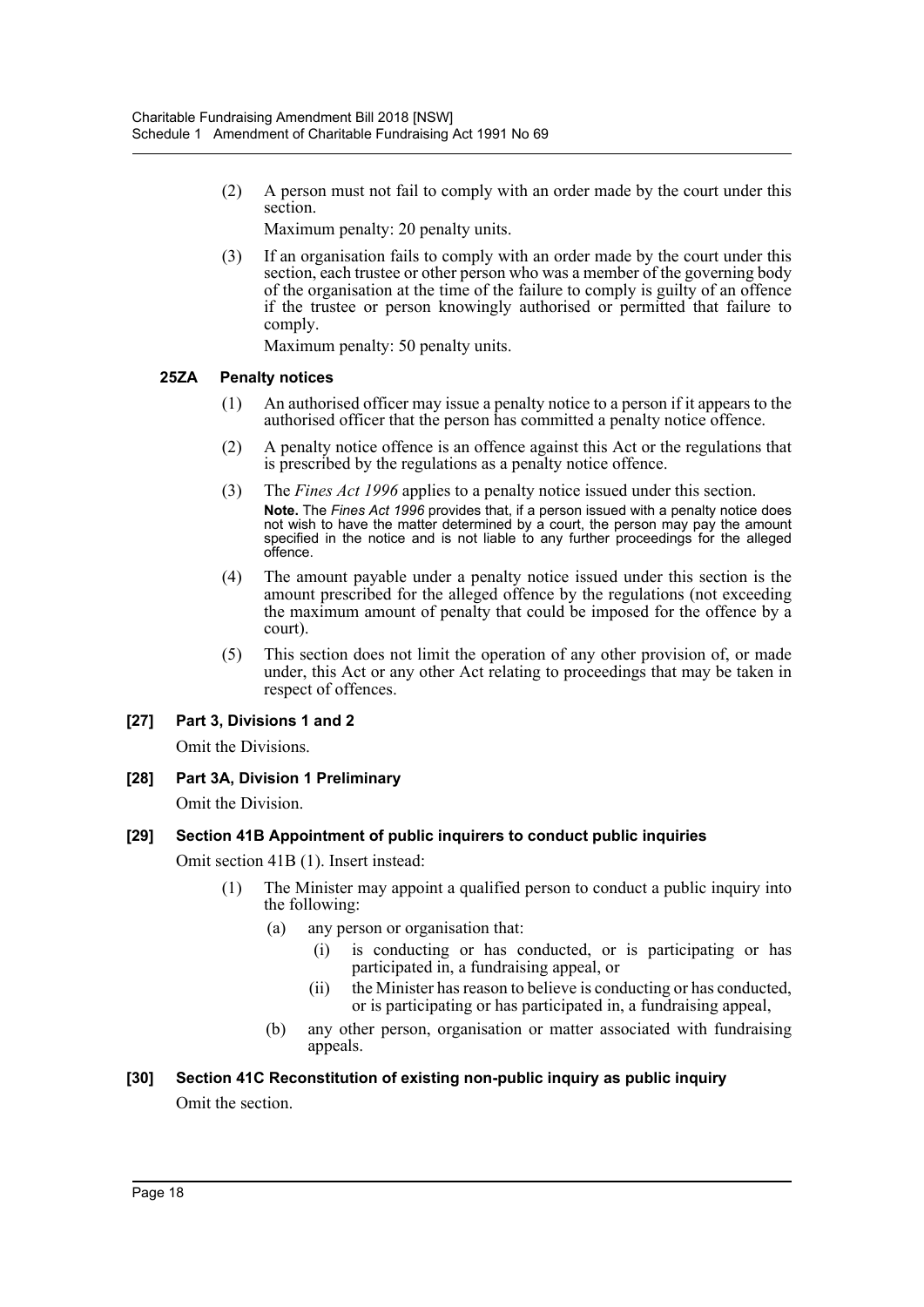## **[31] Section 41I Legal and financial assistance for witness**

Omit "of the Department of Finance, Services and Innovation" from section 41I (5).

## **[32] Section 41N Protection from incrimination**

Omit "section 30" from section 41N (3) (a). Insert instead "section 25L".

# **[33] Section 41N (6)**

Omit the subsection (including the note to the subsection).

# **[34] Section 41P**

Omit the section. Insert instead:

# **41P Investigative powers under Division 1 of Part 2A**

- (1) The provisions of sections 25G and 25H extend to public inquiries.
- (2) For this purpose:
	- (a) any reference to an investigation or inquiry under Part 2A is to be read as including a reference to a public inquiry, and
	- (b) any reference to the purposes of any investigation or inquiry under Part 2A is to be read as including a reference to the purposes of any public inquiry, and
	- (c) any reference to an authorised officer is to be read as including a reference to a public inquirer.

# **[35] Section 41Q Search warrant**

Omit "section 29" wherever occurring in section 41Q (2) and (3).

Insert instead "section 25I".

## **[36] Section 41S Offences in relation to public inquiries**

Omit section 41S (1). Insert instead:

- (1) Section 25L (Offences relating to inquiries and inspections) extends to public inquiries with all necessary modifications, including the following:
	- (a) the reference in that section to a notice under Division 1 of Part 2A is to be read as including a reference to a notice under this Part (including a notice given in exercise of the powers conferred by section 41P),
	- (b) the reference in that section to an oath required to be taken, or affirmation required to be made, under Division 1 of Part 2A is to be read as including a reference to an oath or affirmation required under this Part,
	- (c) the reference in that section to the exercise of functions under this Act or the regulations by an authorised inspector is to be read as including a reference to the exercise of functions under this Part by a public inquirer or an authorised officer.

# **[37] Section 41T Exclusion of personal liability**

Omit section 41T (3).

## **[38] Section 43 Administrative review of cancellation of authority**

Omit "revoked". Insert instead "cancelled".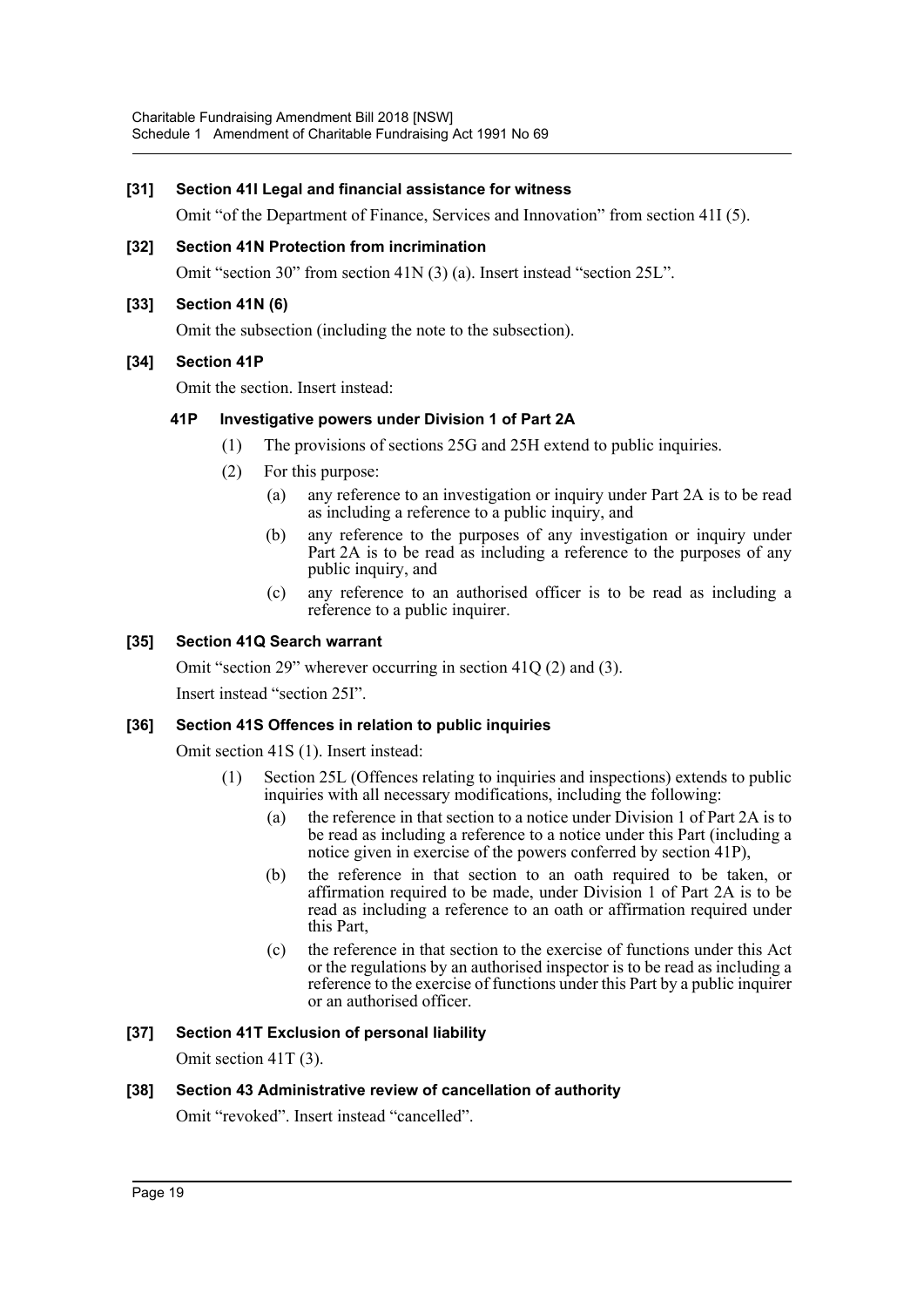# **[39] Section 48**

Omit the section. Insert instead:

#### **48 Remuneration of board members of charitable fundraising organisations**

- (1) A person must not accept and keep any remuneration, payment or other benefit from an organisation that holds an authority under this Act if the person holds any office, or acts as a member of the governing body, of the organisation. Maximum penalty: 200 penalty units.
- (2) Subsection (1) does not apply if:
	- (a) the Minister, by order published in the Gazette, has declared that subsection (1) does not apply to the office or position concerned, or a class of offices or positions that includes the office or position concerned, or
	- (b) the Minister has given prior approval to a person accepting and keeping the remuneration, payment or other benefit despite subsection (1), or
	- (c) the person concerned holds the office or acts in the position by reason of the person's office as a minister of religion or a member of a religious order.
- (3) An approval under this section is subject to any conditions imposed by the Minister when giving the approval.
- (4) An approval under this section is to be in writing.
- (5) An application for approvals must be addressed in writing to the Minister by the organisation concerned.
- (6) In this section, *remuneration, payment or other benefit* does not include a travelling or subsistence allowance payable to a person.
- (7) The regulations may exempt an organisation, or a class of organisations, from the application of this section.

## **[40] Section 49 Authorised inspectors**

Omit the section.

- **[41] Section 50 Proceedings for offences** Omit the section.
- **[42] Section 51 Offences by corporations**

Omit the section.

**[43] Section 52**

Insert after section 51:

## **52 Application of funds in absence of authority**

(1) If an authority held by a person or organisation has been cancelled or if the Secretary is satisfied a person or organisation is conducting or has conducted a fundraising appeal without lawful authority or contrary to the person's or organisation's authority, the Secretary may apply to the Supreme Court for an order for the disposition of assets of the person or organisation that the Supreme Court is satisfied are, or are traceable to, the proceeds of a fundraising appeal conducted by the person or organisation.